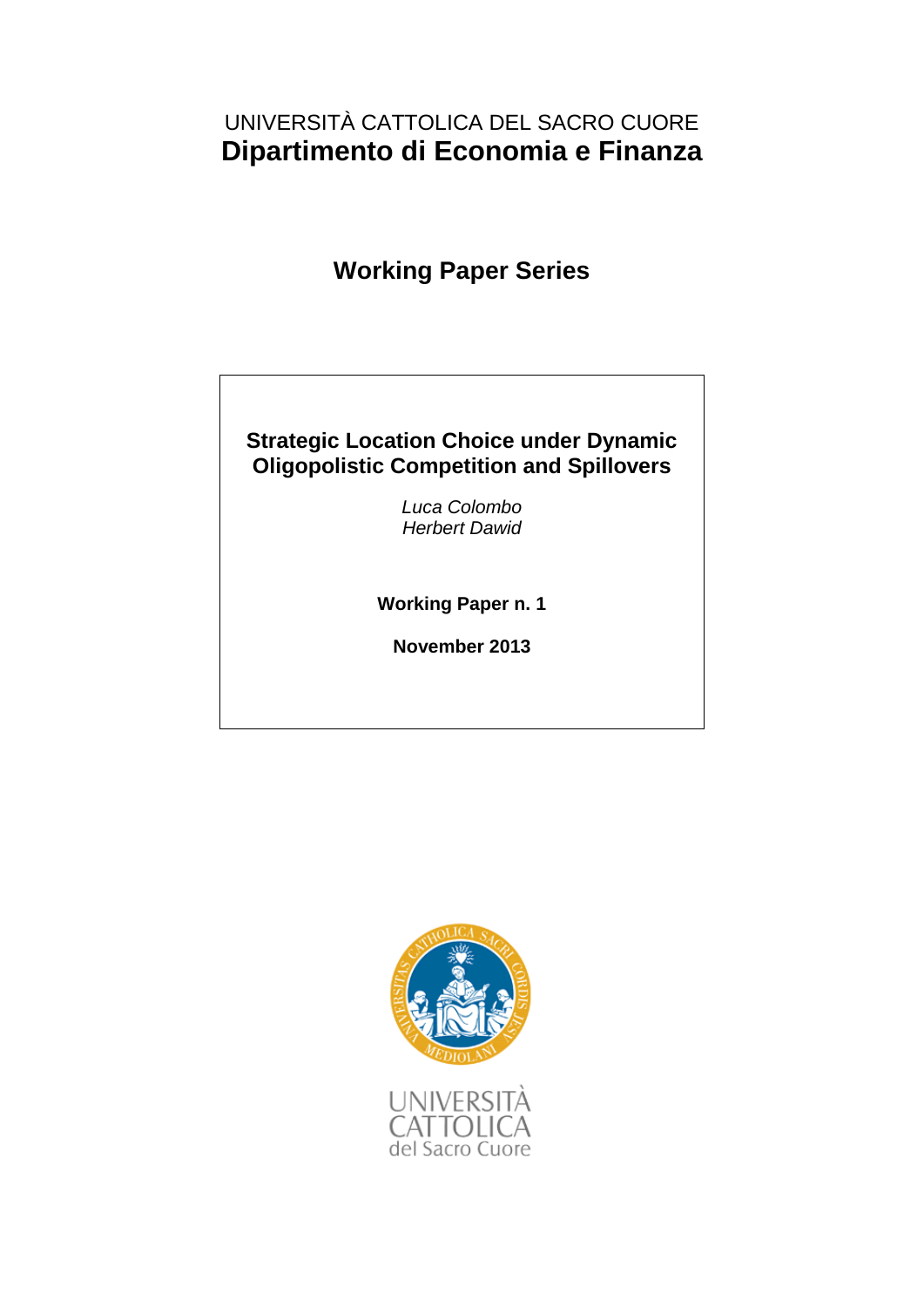# **Strategic Location Choice under Dynamic Oligopolistic Competition and Spillovers**

## **Luca Colombo**

*Università Cattolica del Sacro Cuore*

### **Herbert Dawid**

*Bielefeld University*

Working Paper n. 1 November 2013

Dipartimento di Economia e Finanza Università Cattolica del Sacro Cuore Largo Gemelli 1 - 20123 Milano – Italy tel: +39.02.7234.2976 - fax: +39.02.7234.2781 e-mail: dip.economiaefinanza@unicatt.it

The Working Paper Series promotes the circulation of research results produced by the members and affiliates of the Dipartimento di Economia e Finanza, with the aim of encouraging their dissemination and discussion. Results may be in a preliminary or advanced stage. The Dipartimento di Economia e Finanza is part of the Dipartimenti e Istituti di Scienze Economiche (DISCE) of the Università Cattolica del Sacro Cuore.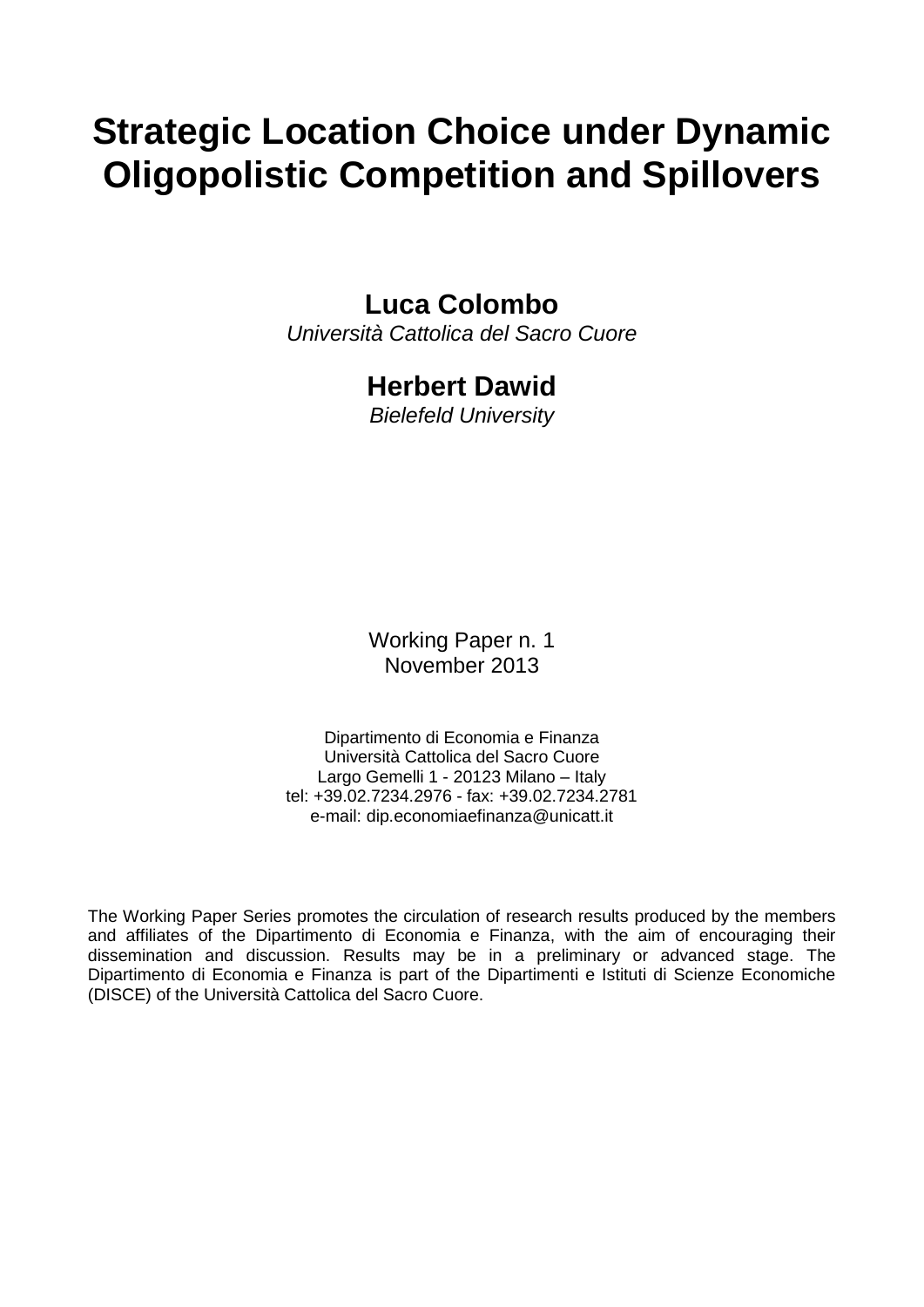# Strategic Location Choice under Dynamic Oligopolistic Competition and Spillovers<sup>∗</sup>

Luca Colombo<sup>†</sup> Herbert Dawid<sup>‡</sup>

October 2013

#### Abstract

This paper investigates firms' optimal location choices explicitly accounting for the role of inwards and outwards knowledge spillovers in a dynamic Cournot oligopoly with firms that are heterogeneous in their ability to carry out cost-reducing R&D. Firms can either locate in an industrial cluster or in isolation. Technological spillovers are exchanged between the firms in the cluster. It is shown that a technological leader has an incentive to locate in isolation only if her advantage exceeds a certain threshold, which is increasing in firms' discount rate, in industry dispersion, and in the intensity of knowledge spillovers. Scenarios are identified where although it is optimal for the technological leader to locate in isolation, from a welfare perspective it would be desirable that she locates in the cluster.

Keywords: Location Choice, Knowledge Spillovers, Technological Leadership, Markovperfect Equilibrium

JEL-Code: L13, C73, O31, R12

#### 1 Introduction

A rich literature has investigated a variety of factors affecting the location choices of firms, ranging from the proximity to important sales markets to the availability and costs of relevant inputs<sup>1</sup>, from the benefits of an active market for skilled labor (see e.g. Almazan et al., 2007),

<sup>∗</sup>Financial support under COST Action IS1104 "The EU in the new economic complex geography: models, tools and policy evaluation" is gratefully acknowledged.

<sup>†</sup>Università Cattolica del Sacro Cuore, Department of Economics and Finance, Largo Gemelli 1, I-20123 Milano, Italy. E-mail: lucava.colombo@unicatt.it

<sup>‡</sup>Bielefeld University, P.O. Box 100131, D-33501 Bielefeld, Germany. E-mail: hdawid@wiwi.uni-bielefeld.de.

<sup>&</sup>lt;sup>1</sup>In the New Economic Geography literature, transportation costs play a crucial rule in shaping the level of agglomeration in the economy; see e.g. Krugman (1991), Krugman and Venables (1995), or Fujita et al. (1999), Fujita and Thisse (2002) and Ottaviano and Thisse (2004) for comprehensive reviews on these issues.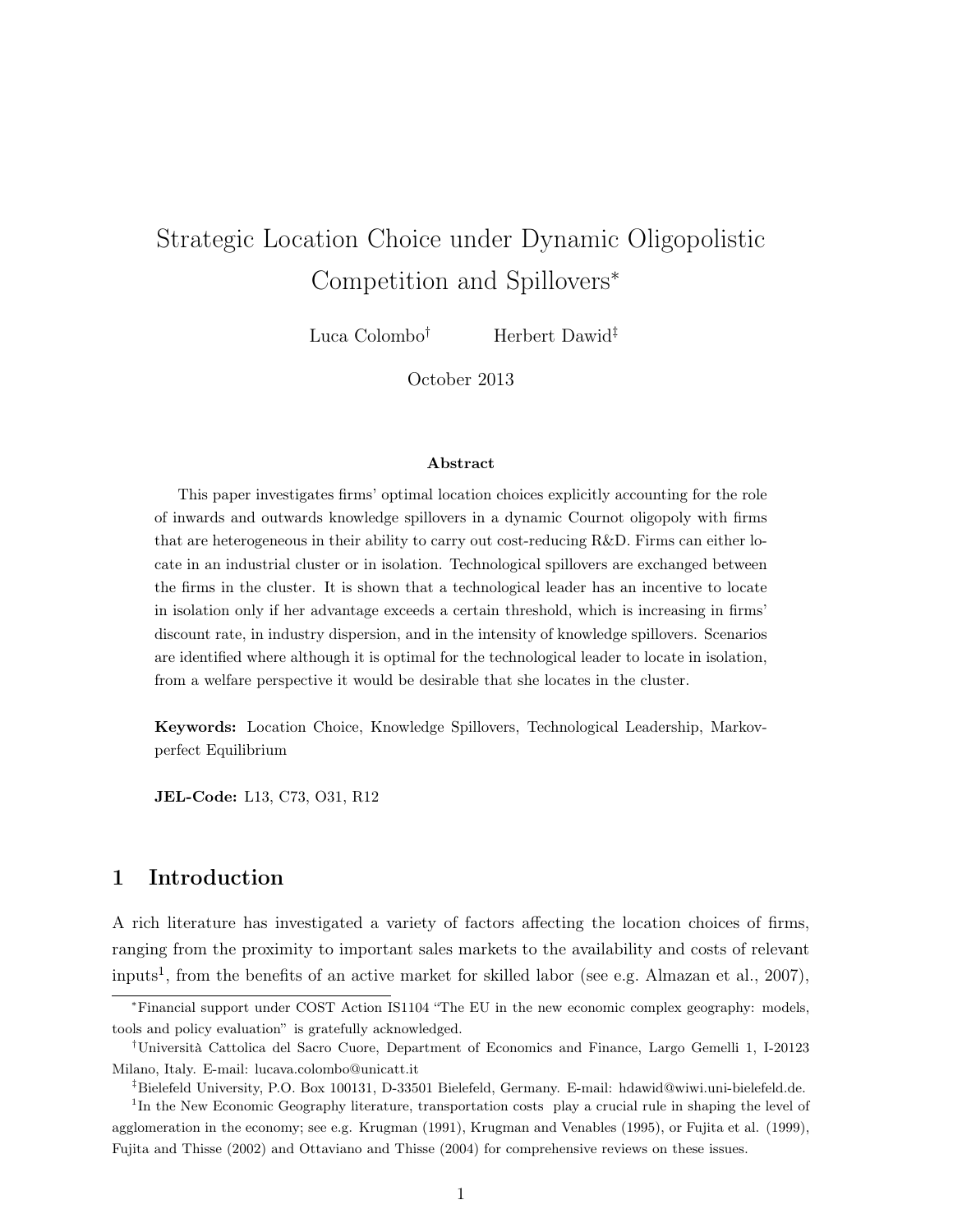to local regulatory and institutional conditions (e.g. Lee and Mansfield (1996), Henisz (2000), Busse and Hefeker (2007), De Beule and Duanmu (2012)).

Knowledge is widely recognized as an important source of competitive edge, especially for technologically advanced firms. As it is well known from the innovation literature since at least Marshall (1890), one natural way to acquire additional knowledge – especially in technologically advanced industries – is through knowledge spillovers across organizational boundaries, which are largely facilitated by proximity. As knowledge is often tacit and localized, geographical proximity is key for its transfer<sup>2</sup>. Therefore, the consideration of (potential) knowledge flows and the technological spillovers they induce should play an important role for firms' strategic location decisions, in addition to the factors traditionally highlighted by the localization literature (this is even more true in a world where the role of transportation cost is declining, see e.g. Glaeser and Kohlhase, 2004). Consistent with this view, in an important empirical contribution focusing on first-time market entrants into the United States between 1985 and 1994, Alcácer and Chung (2007) find that less technologically advanced firms favor locations with high levels of industrial innovative activity, while technologically advanced firms avoid economic areas with high industrial activity. In interpreting these empirical findings, they argue that firms consider both the gains from inwards spillovers (i.e. the possibility of knowledge sourcing from the other firms in a cluster) and the costs of outwards spillovers (benefiting competitors) when assessing their location strategies, which induces leading firms to avoid competitors by steering away from industrial activity.

A rich literature has documented the existence of knowledge spillovers in local agglomerations like clusters (e.g. Griliches (1992), Jaffe et al. (1993)), mainly interpreting them as positive externalities that should lead to fast dynamics of knowledge generation. In this perspective, clusters are seen as unambiguously attractive for firms (as noted, e.g., by Head et al., 1995). The role of outwards spillovers – or better that of net spillovers, defined as the difference between inwards and outwards spillovers – has however been neglected in most of the literature, and it is therefore an important contribution of the paper by Alcácer and Chung  $(2007)^3$ . In subsequent work based on Italian firm-level data Mariotti et al. (2010) qualitatively confirm the insights by Alcácer and Chung (2007). They show that knowledge spillovers positively impact the agglomeration of Multi-National Enterprises (MNEs) with other MNEs, whereas agglomeration with domestic firms is negatively affected by the existence of knowledge spillovers. Given that on average MNEs are technologically more advanced than domestic firms, Mariotti et al. (2010)

<sup>&</sup>lt;sup>2</sup>As reported in Almazan et al. (2007, footnote 2, p. 1306), Manes and Andrews (1994, p.120) – discussing Microsoft's location decision – state that "Paul Allen increasingly argued for a move back to familiar Seattle turf. Hiring might be simpler in Silicon Valley, but keeping employees would clearly be harder, a major consideration in a business where the primary assets walk out the door every night".

<sup>3</sup>Combes and Duranton (2006) investigate in a duopoly game the trade-off between the outwards spillovers stemming from labor poaching and the inwards spillovers induced by labor pooling when firms cluster in the same local labor market.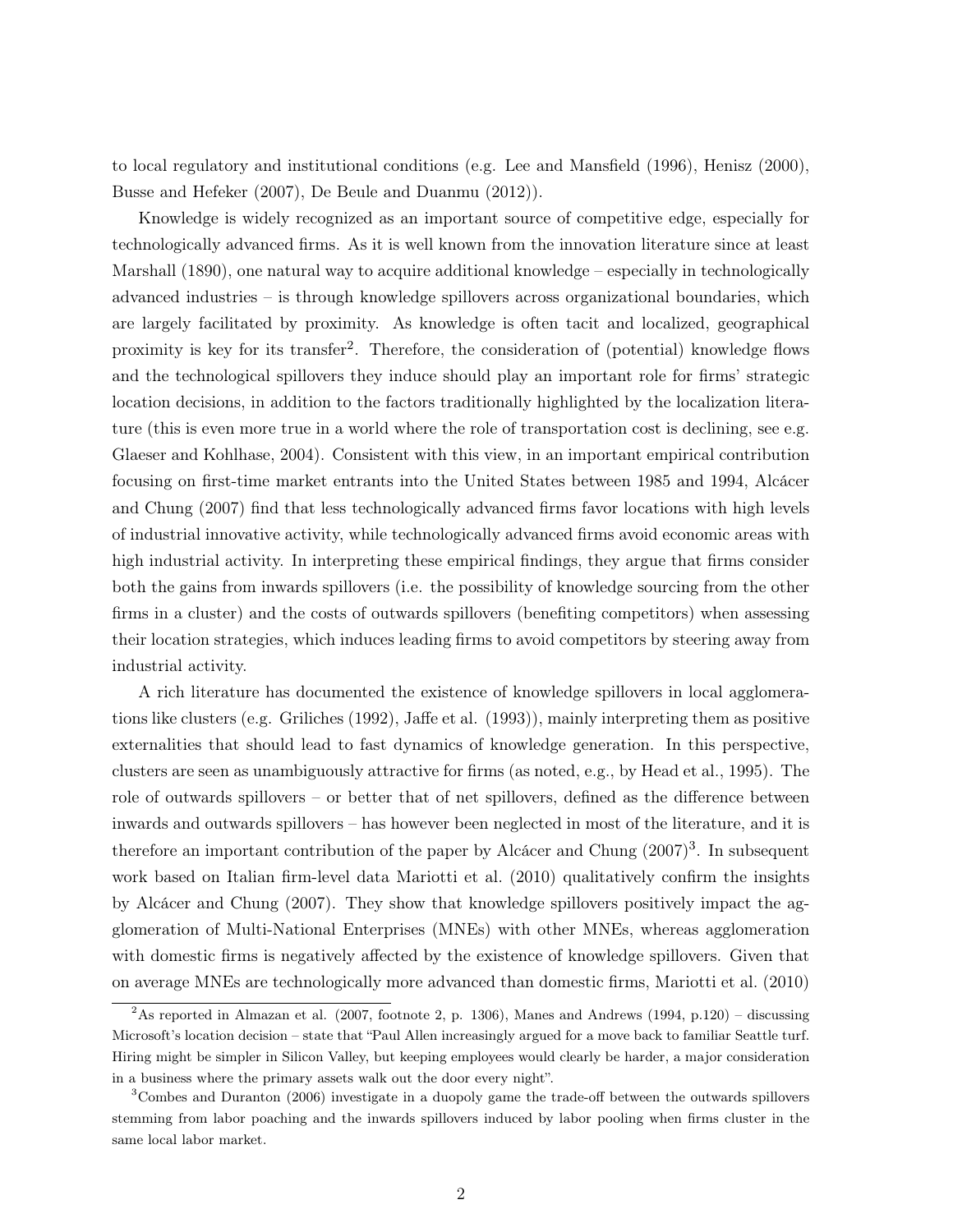interpret these observations suggesting that MNEs are afraid of technological leakages when agglomerating with domestic firms.

When accounting for the dynamic effects of outwards spillovers as well, the location choice of firms becomes a non-trivial one. Indeed, technological leaders, being primarily concerned with the long run effects of outwards spillovers, may end up locating in isolation rather than in clusters, as documented empirically by Alcácer and Chung (2007). The observation that technological leaders make systematically different location choices than technological laggards has been further reinforced by Belderbos et al. (2008a), who show in an empirical study that leaders are more attracted than laggards to countries with better intellectual property rights (IPRs) protection.

Somewhat surprisingly, despite the available empirical evidence highlighted above, the analysis of the effects of knowledge spillovers on the location choices – clustering with competitors vs. isolation – of firms maximizing their discounted streams of future profits has attracted relatively little attention by the theoretical literature. In this paper, we analyze the issue in a differential game framework, by taking explicitly into account both the strategic and the dynamic implications of firms' location choices in an economy characterized by the presence of inwards and outwards knowledge spillovers<sup>4</sup>. In particular, we study under which circumstances it is optimal for a technological leader to locate outside an industry cluster with rich R&D activity. Furthermore, we also characterize how the incentives to locate in the cluster or in isolation are affected by the intensity of knowledge spillovers in the cluster, by the degree of competition in the industry, and by firms' discount rate. Finally, we look at the long run effects of the technological leader's location decision on the overall industry profits and on consumers' surplus (i.e. on social welfare), which allows us to make normative statements that can be used to inspire the design of policy measures.

To address these research questions we characterize the Markov-perfect Equilibria of a differential game where  $n$  firms producing a homogeneous good compete on a common (world) market by choosing at each point in time  $t$  an output quantity. The production costs of firms depend negatively on their knowledge stock, which can be increased by R&D investment. There is a single industrial cluster in the industry and firms located in it receive spillovers proportional to the total size of the knowledge stock of all firms belonging to the cluster. Each firm is either located in the industrial cluster or in isolation, and firms not located in the cluster neither receive spillovers nor produce outwards spillovers to any of their competitors. As the fist step of the analysis, we characterize the feedback strategies of the firms in the cluster and in isolation with respect to their R&D investments in a Markov perfect equilibrium of the game for an arbitrary location pattern of firms. Relying on numerical analysis we then study the incentives

<sup>4</sup>Although we focus essentially on the impact of spillovers on firms' location decisions, we acknowledge that several other factors – whose effects have already been carefully investigated by the existing literature – play a role, and that firms' decisions will eventually reflect these factors as well.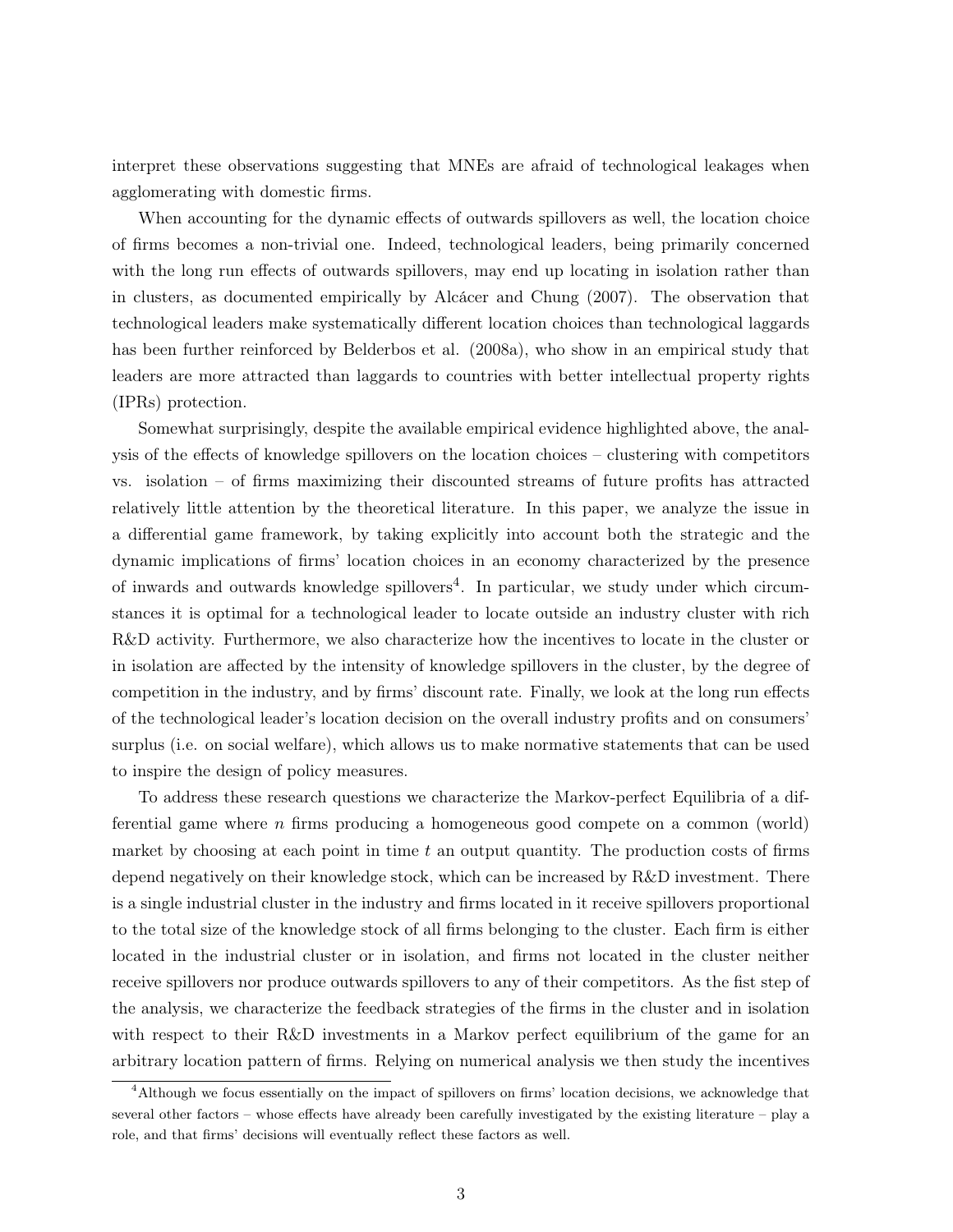of firms to locate in the cluster, based on the difference between the value functions under the Markov-perfect Equilibrium of the differential game for the two possible location choices. We assume that one firm – the technological leader – is structurally more efficient in carrying out R&D than her competitors, and we focus our attention on her location choice.

We show that the technological leader chooses to locate in isolation if and only if her cost advantage over the competitors is sufficiently large. Two main effects govern the dynamics of profits establishing whether the leader locates in the industrial cluster or in isolation. Initially, the leader benefits from locating in the cluster, due to a lower investment in R&D relative to the case in which she locates in isolation. The lower investment is a consequence of the leader anticipating that, when she locates in the cluster, her R&D efforts reduce the future costs of competitors, which in turn reduces her incentives to invest in the first place. However, this investment effect is contrasted in the long run by the faster catching-up of the followers when the leader locates in the cluster, due to the stronger outwards spillovers that her presence generates. This leads to a lower market share for the leader compared to the case in which she locates in isolation, an effect that in the long run dominates the effect on R&D investment highlighted above. Hence, in the long run the technological leader is better off locating in isolation. The combination of the short run investment effect and the long run market share effect determines whether, for given intensity of knowledge spillovers, the leader ends up locating in the core or in isolation.

The threshold at which the location choice of the technological leader changes between cluster and isolation is shown to be increasing in the discount rate of firms (as well as in the knowledge depreciation rate), suggesting that the incentives for the leader to join the industry cluster are larger the more 'myopic' she is. Furthermore, the threshold is also increasing in the number of competitors operating in the market and in the intensity of knowledge spillovers, so that the incentives of the leader to locate in the cluster are higher the more dispersed the industry is and the more important knowledge spillovers are.

The leader's location choice problem has interesting implications also when looking at total industry performance and welfare. Indeed, our numerical analysis shows that both total industry profits and welfare may be systematically larger if the leader locates in the cluster rather than in isolation. Hence, locating in isolation can be the optimal choice in the leader's perspective, but an inefficient one from the social point of view. The inefficiency result stems from the fact that the leader's choice to locate in the cluster strengthens competition, implying a reduction in market prices that has a positive effect on consumers' surplus, which is not taken into account by the leader.

One possible criticism to the analysis summarized above rests in the specific definition of technological leadership we adopt, which endows the leader with a higher efficiency in performing R&D activities with respect to the other firms in the industry. Although such a definition is appropriate when focusing on established oligopoly markets in which leadership is typically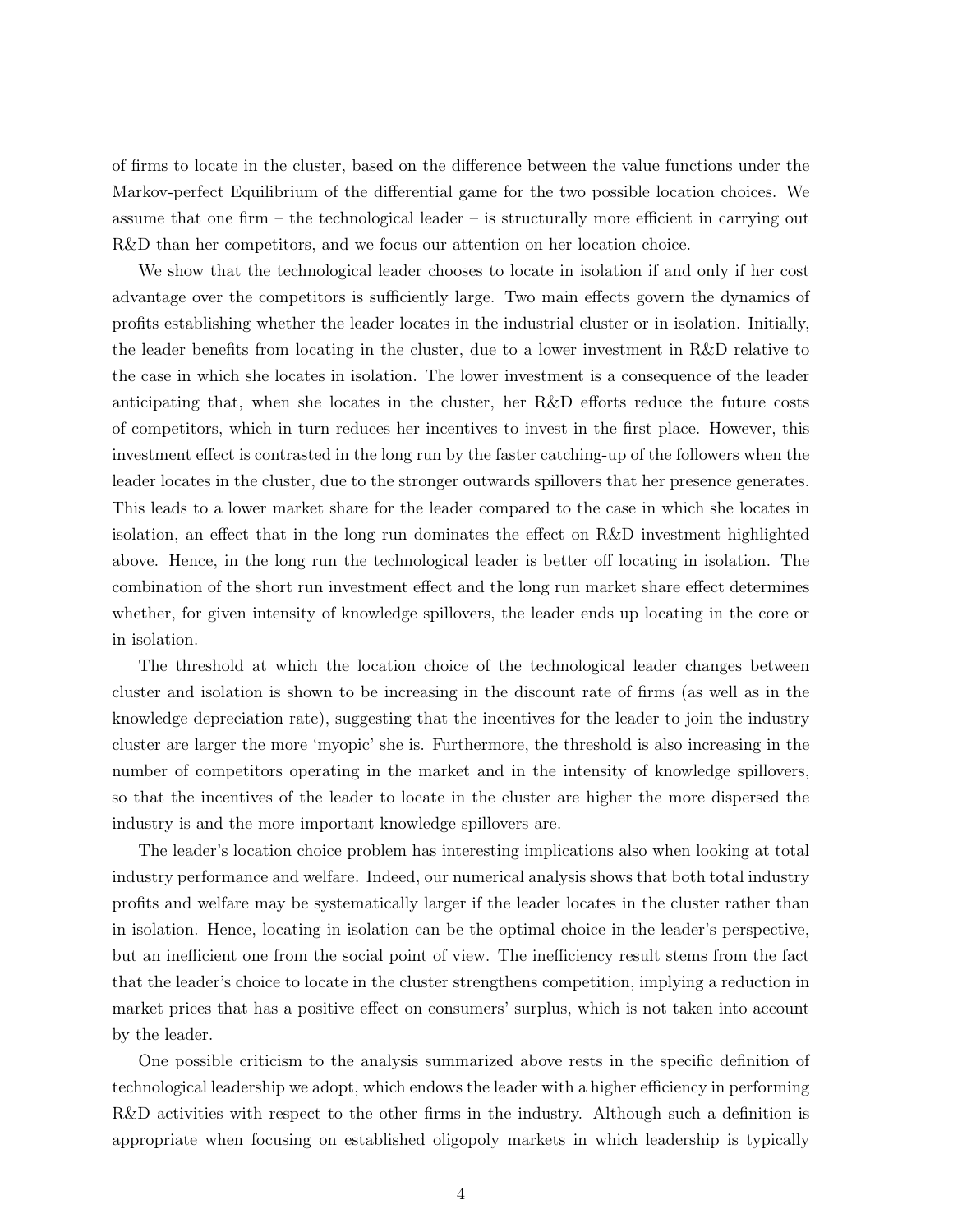based on a structural cost advantage, it does not capture the situations in which a firm only has an initial knowledge advantage with respect to its competitors, as it is often the case for market pioneers in newly established sub-markets within an industry.

Exploring this possibility leads to different insights with respect to those highlighted above for the case in which the technological leader has a structural advantage. In fact, although it remains true also for the initial advantage case that the technological leader has an incentive to locate in isolation only if her advantage is above a threshold, the dynamics of both the difference in instantaneous profits and that in knowledge stocks under the two location choices are strikingly different. While in the structural advantage scenario both the long run profits and the knowledge stock of the leader are lower if she joins the cluster than if she locates in isolation, exactly the opposite occurs when the leader has an initial R&D advantage only. Intuitively, this difference is driven by the fact that, when the leader has a structural advantage and she locates in the cluster, the wedge between outwards and inwards spillovers is systematically larger for her than for all other firms in the cluster, meaning that she implicitly cross-subsidizes her competitors. Conversely, when the leader benefits from a temporary initial advantage only, in the long run the balance of outwards and inwards spillovers is the same for both the leader and her competitors, and by locating in the cluster the leader can benefit from the larger externalities that emerge there compared to isolation. The same qualitative argument helps explaining the negative relationship between the leader's location threshold (cluster vs. isolation) and the discount rate of firms in the initial advantage case, again opposite to what is found for the structural advantage case. The effects of the leader's location choice on total industry profits and consumers' surplus are instead the same under both the initial advantage and the structural advantage scenarios, as  $-$  in both cases  $-$  they are mainly driven by the increase in industry competition occurring when the leader joins the cluster.

The rest of the paper is organized as follows. We briefly review the pertinent literature in Section 2 below. Section 3 illustrates the benchmark model, while Section 4 characterizes the Markov Perfect Equilibrium and proves the existence of a globally stable steady state. Section 5 examines the incentives of the technological leader to locate in the industry cluster rather than in isolation, and it investigates how her location choice is affected by the intensity of knowledge spillovers, industry competition and discounting. Section 6 then extends the analysis to the case in which technological leadership is determined by the existence of an initial knowledge advantage with respect to competitors, rather than by a structural advantage. Section 7 concludes. Auxiliary figures are provided in an Appendix.

#### 2 Related Literature

Despite the empirical literature cited in the Introduction has documented the impact of knowledge spillovers on firms' location choices in a variety of different environments (see e.g. Head et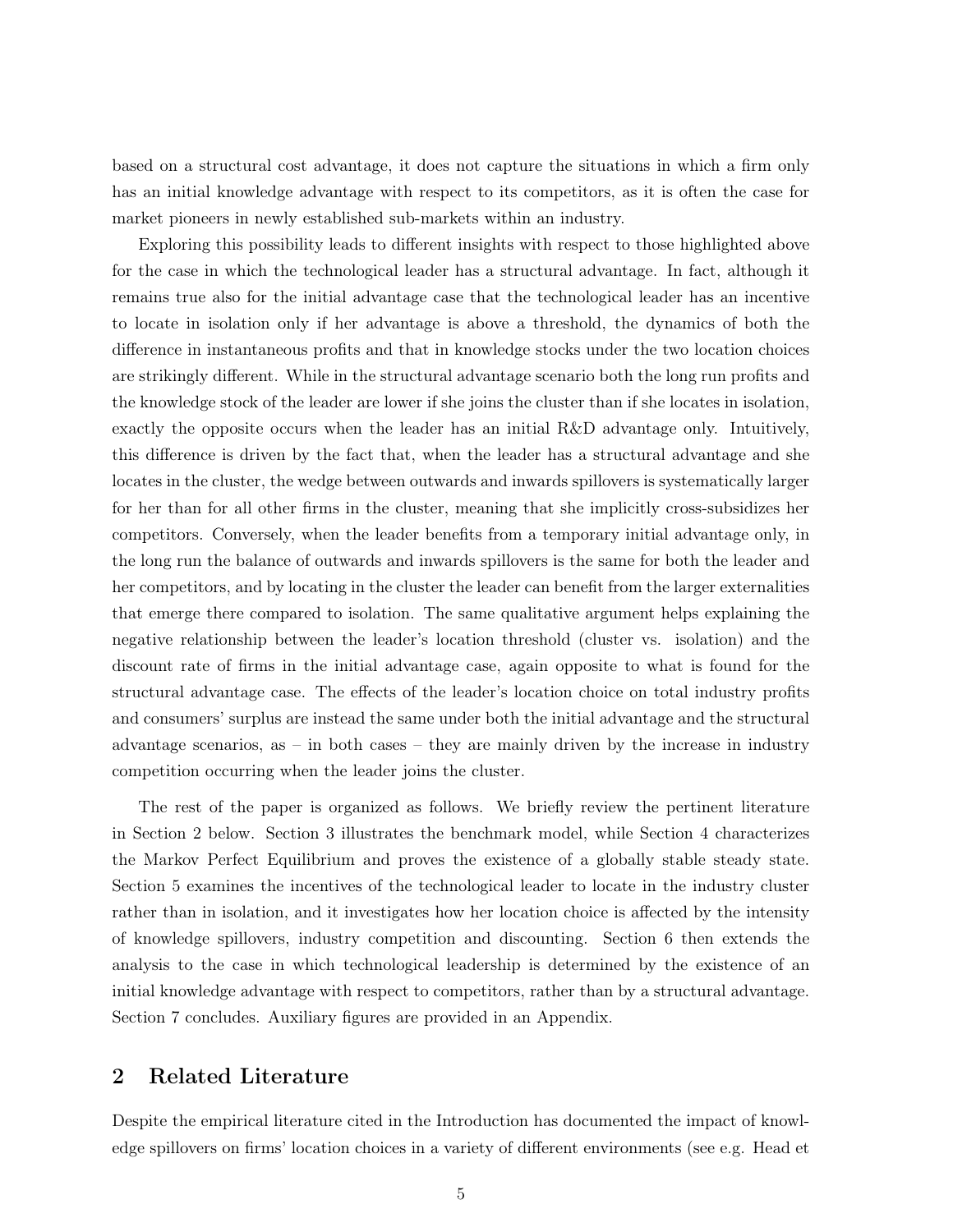al. (1995), Audretsch and Feldman (1996), Alcácer and Chung (2007), Belderbos et al. (2008a), and Alcácer and Zhao (2012)), the effects of knowledge flows on firms' location choices has received relatively little attention in the theoretical literature, but for a few notable exceptions.

Gersbach and Schmutzler (1999) focus on a two stage Bertrand duopoly model in which firms first decide on the location of both production and (cost-reducing) innovative activities in the presence of internal and external knowledge spillovers and then compete with respect to the product price<sup>5</sup>. Similar to us, their analysis shows that firms' location decisions are significantly affected by knowledge spillovers, which shape the geography of production and innovation. Differently from us, however, their setup is static, so that they are unable to investigate the effects of the dynamics of knowledge flows and profits on firms' location choices, and to capture the potential trade-offs between the short and long run implications of firms' location decisions<sup>6</sup>.

Knowledge spillovers play a crucial role also in Piga and Poyago-Theotoky (2005), who consider a three-stage duopoly game in which firms choose where to locate, as well as qualityenhancing R&D efforts and product prices, in the presence of endogenous spillovers the extent of which is decreasing in firms' distance. The flavor of their paper is, however, very different from ours in that they stress the role of transportation costs (also interpreted as product differentiation) for both firms' location choices and R&D efforts, which instead plays no role at all in our model.

A few papers have concentrated on the role of spillovers in the strategic location of R&D by multinational firms<sup>7</sup>. Belderbos et al. (2008b) – building on the model of spillovers introduced in Gersbach and Schmutzler (1999) – study the strategic interactions between the R&D location decisions of two multinational firms competing both abroad and in their home markets, focusing on the different incentives in the R&D location decisions faced by a technological leader and by a technological laggard. They show that the equilibrium share of R&D located abroad depends on the extent of inwards and outwards spillovers, on the intensity of competition in the product market, on the technological gap between the leader and the laggard, as well as on the efficiency of international knowledge transfers. Their contribution is related to ours in that some of the key channels they highlight play an important role in our setup as well. Nonetheless, the research question they address is entirely different from ours. Furthermore, also the framework

<sup>&</sup>lt;sup>5</sup>In a more recent contribution, Gersbach and Schmutzler (2011) address a related issue and focus on the choices of locations for both production and R&D activities by multinational firms in the presence of knowledge sourcing, treating foreign direct investments and R&D locations as jointly endogenous.

 ${}^{6}$ Besides for the type of competition in the product market – Cournot vs. Bertrand –, the setups of the two papers also differ in that we do not distinguish between the location of production and that of innovative activities, while Gersbach and Schmutzler (1999) do.

<sup>7</sup> Interestingly, a large fraction of private sector R&D is performed by multinational firms (more than two thirds out of a total of \$450 billion in 2002, according to UNCTAD (2005)), which also show an increasing tendency to relocate R&D activities offshore.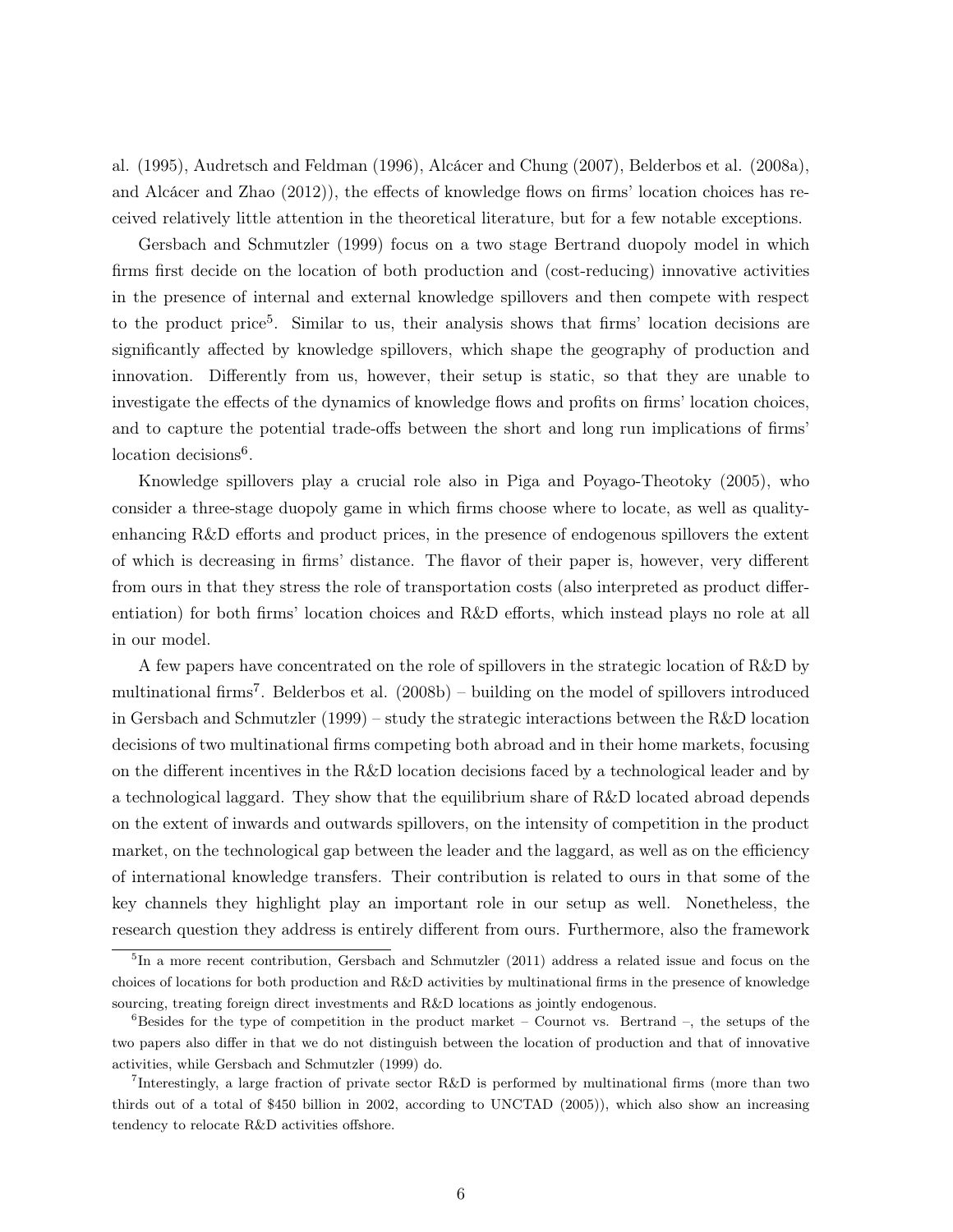developed by Belderbos et al. (2008b) is static, whereas we develop a dynamic game-theoretic framework that, as already noted above, allows us to fully investigate both the short and long run effects of firms' location decisions.

The R&D location decisions of multinational firms in the presence of spillovers have also been investigated by Petit and Sanna-Randaccio (2000) and Ekholm and Hakkala (2007). However, besides relying on static models, the specific research questions asked by these papers are quite far from those we ask. In fact, while we look at how knowledge spillovers influence the location choices of firms, Petit and Sanna-Randaccio (2000) focus on the effects of R&D activities on the international expansion modes of firms. Ekholm and Hakkala (2007), instead, focus on the key drivers of multinational firms' agglomeration, showing that the main driving force behind firms' location choices is the return to skilled labor – which plays no role here. In their model, spillovers are essentially seen as an element favoring the agglomeration of R&D activities, while here they take center stage as the main determinant of firms' location choices.

Alcácer et al. (2013) investigate multinational enterprises' location choices across time and markets under different learning scenarios tying decreases in firms' marginal costs to cumulative production. They show that in oligopolistic industries (the typical case when focusing on MNE), firms' location choices are made strategically in order to foster their competitive advantage and to undermine the growth potential of competitors within an industry – deterring them from entering and entrenching in key markets. The key novelty of Alcácer et al. (2013) contribution is the fact that they develop a game-theoretic sequential model of location choice, whereby heterogeneous firms competing  $\dot{a}$  la Cournot in product markets take decisions about multiple locations in a multi-period framework that affect the competitive conditions of the industry. Although the strategic reasoning behind firms' location choices in Alcácer et al. (2013) is different from the one we consider here (they stress the effect of firms' choices on an industry competitive environment, while we highlight the impact of knowledge externalities on firms' choices), the two papers are nonetheless related in that – albeit in entirely different ways – both consider the dynamic effects of strategic interactions on the geographic expansion of firms, which so far received little attention in the literature.

Bischi and Lamantia (2012a, 2012b) provide a dynamic analysis of firms' choices of R&D effort in a Cournot oligopoly market where firms are partitioned in several groups, which may also be interpreted as clusters. Firms completely share R&D results with a selected set of competitors in their group and exchange (lower intensity) spillovers also with all other firms in the group. Bischi and Lamantia (2012a, 2012b) characterize the steady state values of R&D effort under different network structures and also consider the local stability properties of these steady states, as well as the characteristics of the global dynamics. Contrary to our approach, however, the partitioning of firms into the groups and also the set of ties within groups is taken as given, such that location decisions are not considered. Also, Bischi and Lamantia (2012a, 2012b) assume that firms are myopic and adjust their actions based on a gradient-type dynamics,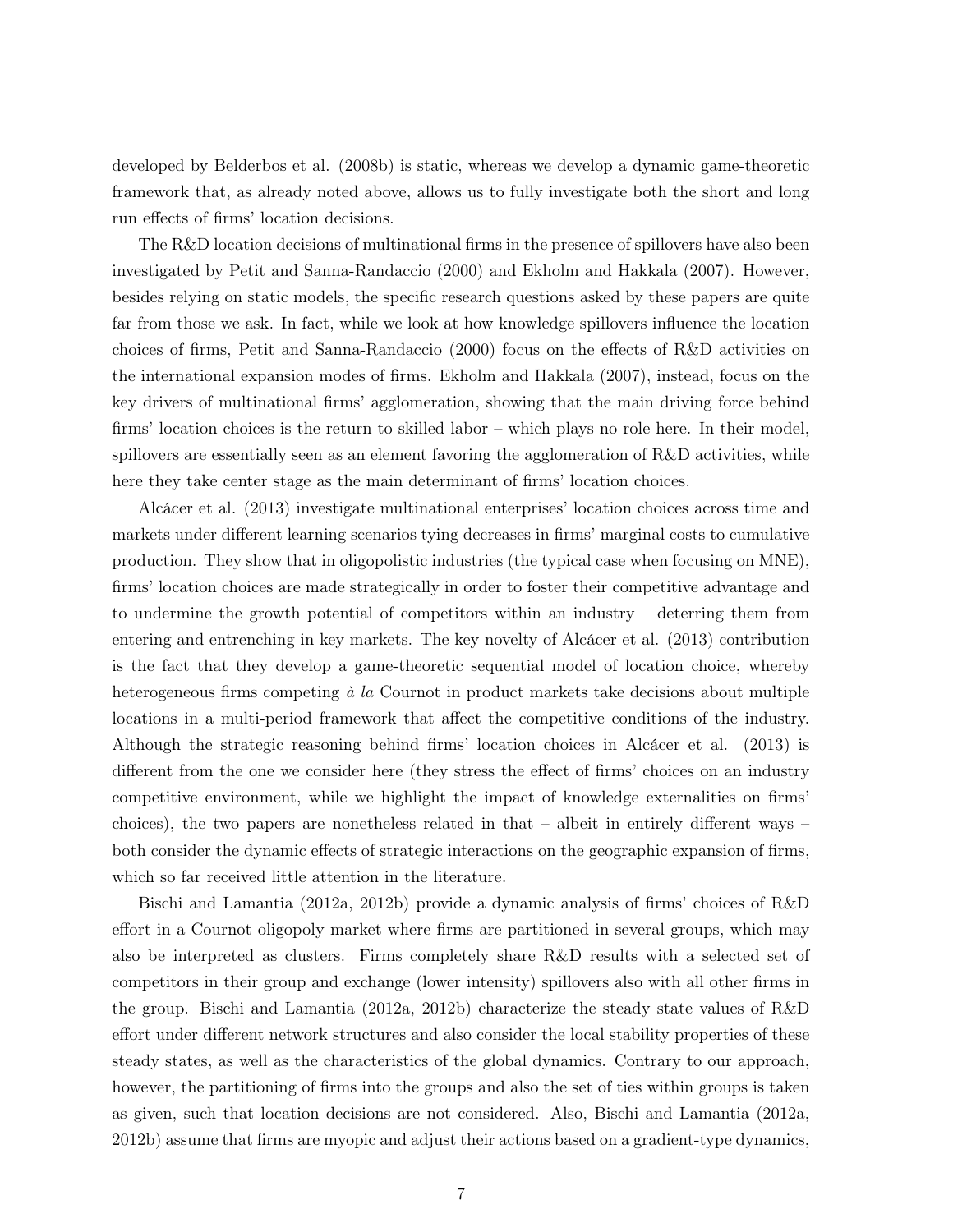whereas we consider firms that determine their decisions by intertemporal optimization of their future (discounted) profit stream.

Finally, Almazan et al. (2007) look at the location choices of firms in the absence of transportation costs but in the presence of an active labor market. The key idea is that the decision to locate in a cluster rather than in isolation has to do with the competitiveness of the market for skilled labor. As it is costly for a worker to relocate, a firm in isolation can become a monopsonist in the market for skilled labor while, for firms in a cluster, workers can offer their skills in a competitive labor market. Although Almazan et al. (2007) develop a theory of firms' location choices based on the creation and allocation of human capital<sup>8</sup>, their argument is clearly related to ours to the extent that knowledge is partly tacit and embedded in skilled workers, so that the intensity of spillovers depends on the competitiveness of the labor market.

### 3 The Model

We consider a dynamic Cournot oligopoly model of an industry consisting of  $n$  firms offering a homogeneous good. At each point in time  $t \geq 0$  firms simultaneously choose quantities. There is a representative consumer, whose preferences are described by a quadratic Dixit-Stiglitz utility function yielding an inverse demand function of the form

$$
p(t) = a - b \sum_{j=1}^{n} q_j(t), \ a, b > 0,
$$
\n(1)

where  $q_i(t) \geq 0$  denotes the quantity of firm j and  $p(t)$  the price of the good at time t.

We assume that all firms have constant marginal costs and that the level of marginal costs of firm i at time t,  $c_i(t)$ , depends on its stock of (cost-reducing) knowledge  $k_i(t)$  at time t in a linear way, i.e.

$$
c_i(t) = \bar{c} - \gamma k_i(t), \ \bar{c}, \gamma > 0. \tag{2}
$$

This formulation implies that in the absence of any cost-reducing knowledge all firms have identical marginal costs. To avoid negative marginal costs, we add the state constraint

$$
k_i(t) \le \frac{\bar{c}}{\gamma} \quad i = 1, \dots, n. \tag{3}
$$

At time  $t = 0$  each firm chooses where to locate and this decision determines whether the firm is exposed to inwards and outwards knowledge spillovers, which affect the dynamics of its own knowledge stock as well as that of its competitors. In particular, we assume that there exists a single industrial cluster and that all firms in the cluster receive spillovers from all the other firms in the cluster and transfer (a fraction of) their own knowledge to the other firms in the cluster. Alternatively, a firm can decide to locate in isolation, which implies that no

 ${}^{8}$ They argue that the choice of a firm to locate in a cluster or in isolation is influenced by the extent to which training costs are borne by firms versus employees.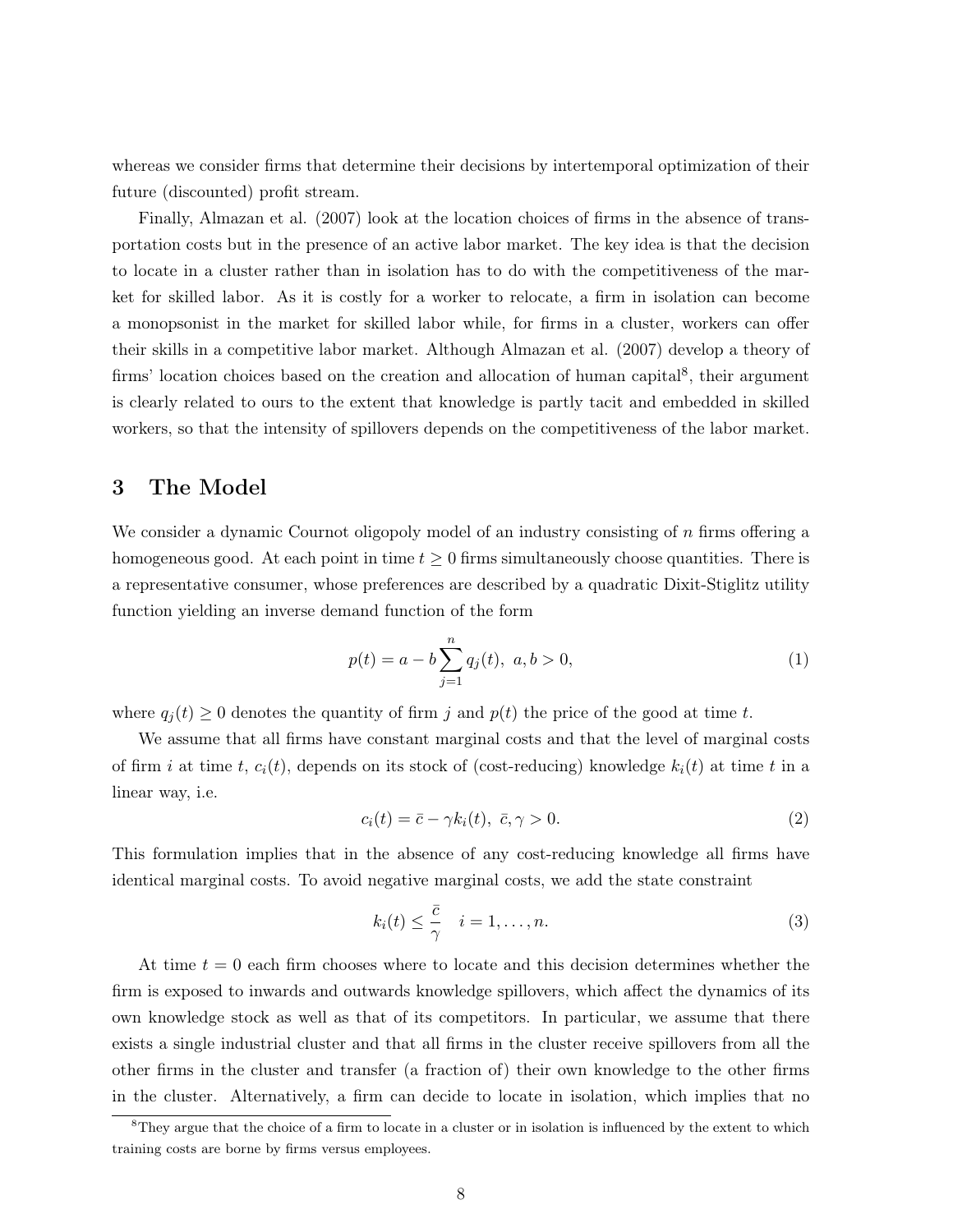knowledge flows to or from this firm arise. For simplicity, we assume that no direct costs are associated with either of the two location choices. Furthermore, no relocation is possible at any point in time  $t > 0^9$ . Formally, each firm chooses its location  $l_i \in \{C, I\}$  at  $t = 0$ . We denote with  $N_C \subseteq \{1, \ldots, n\}$  the set of firms in the cluster, with  $|N_C| = n_C \leq n$ . Analogously,  $N_I$  is the set of firms that choose to locate in isolation.

The knowledge stock of firm i is increased by its R&D effort,  $x_i$ , and decreased by knowledge depreciation, at the rate  $\delta > 0$ , assumed to be identical for all firms. Furthermore, firms in the cluster benefit from incoming spillovers, which are assumed to be proportional to the aggregate knowledge of all other firms in the cluster. Formally, we have

$$
\dot{k}_i(t) = \begin{cases} x_i + \beta \sum_{j \in N_C \setminus \{i\}} k_j - \delta k_i & l_i = C \\ x_i - \delta k_i & l_i = I \end{cases} \tag{4}
$$

The parameter  $\beta > 0$  measures the intensity of knowledge flows in the cluster. This simple formulation captures the existence of knowledge spillovers in agglomerations, which is well established empirically (see e.g. Jaffe et al. (1993), Saxenian (1994)). Note further that, under this formulation, the positive externality induced by the entry of a firm into the cluster is larger the more knowledge this firm has.

R&D effort is associated with the quadratic cost function

$$
g(x_i) = \frac{\eta_i}{2} x_i^2
$$

for all firms  $i = 1, \ldots, n$ . Our key focus is on the optimal location choice of a technological leader. For most of the paper, we capture the technological leadership of a firm in terms of the differences between its R&D cost function and those of competitors. In particular, we assume that all firms except for firm 1 have identical R&D cost functions (i.e.  $\eta_i = \eta, i = 2, ..., n$ ). Without loss of generality, we let firm 1 be the technological leader, assuming that she is able to generate new knowledge at a lower cost than competitors, which we label as laggards throughout the paper. Formally, we have that  $\eta_1 < \eta$ . This formulation captures, in a reduced form, scenarios where one firm is able to carry out R&D and to produce new knowledge more efficiently than its competitors. Although we do not discuss in details the possible sources of such technological leadership, we point out that heterogeneities of this kind have been identified in empirical work and that our formulation is consistent, e.g., with the empirical approach of Alcacer and Chung (2007), who label as technological leaders those firms that have the highest R&D intensity. It is straightforward to see that in our setting, *ceteris paribus*, the firm with the lowest value of  $\eta_i$  – in our case firm 1 – based on the optimal choice of R&D effort has the highest R&D intensity.

<sup>&</sup>lt;sup>9</sup>This assumption is mainly made for reasons of tractability. In any case, relocation is associated with large transaction costs making it a long run decision.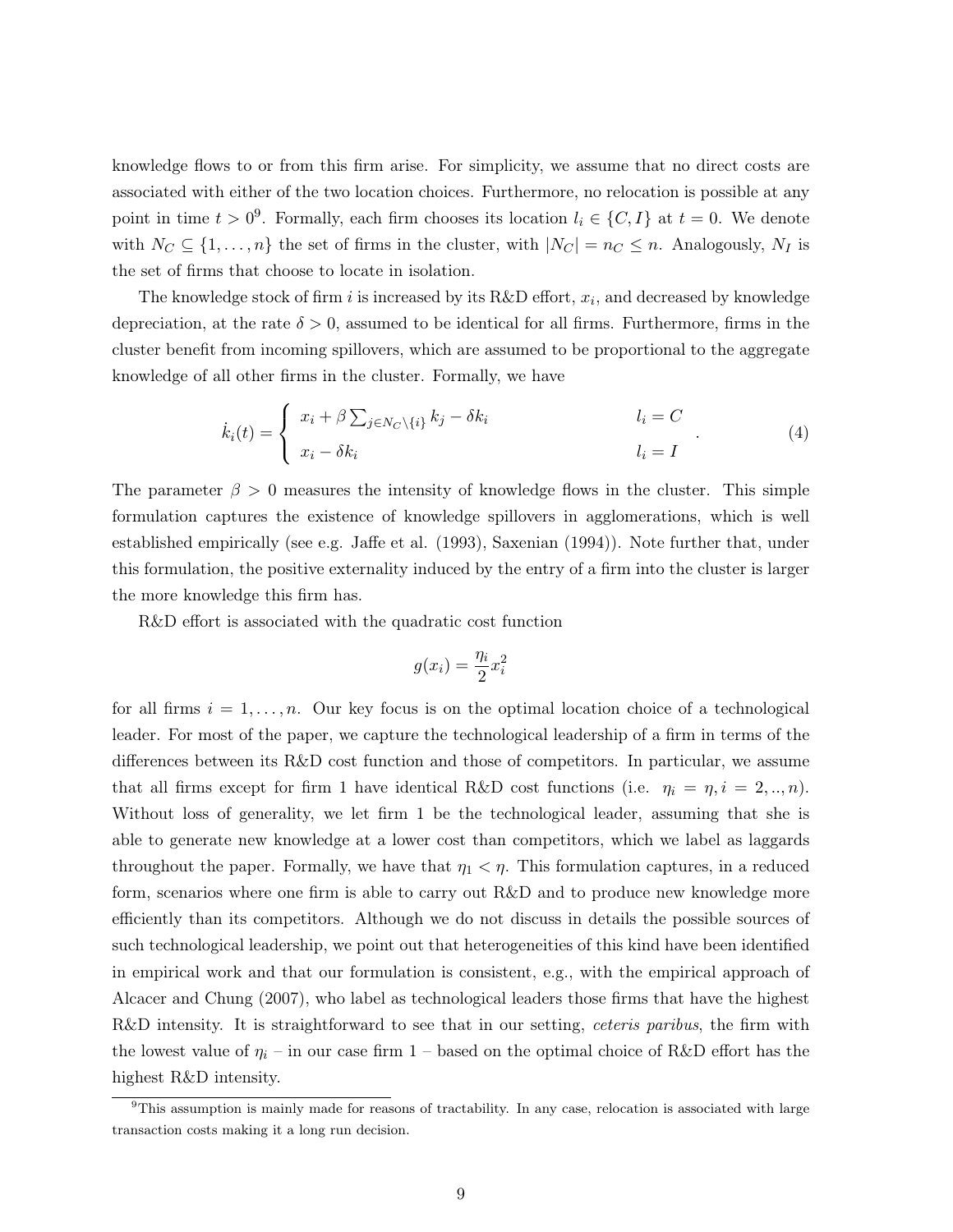Firms maximize their discounted profits, where the choice variables are the initial location choice,  $l_i$ , as well as the R&D effort,  $x_i(t)$ , and the output quantity,  $q_i(t)$ , at each point in time  $t \geq 0$ . More precisely, the objective of firm i is to maximize

$$
J_i = \int_0^\infty e^{-rt} \left[ (p(t) - c_i(t)) q_i(t) - g(x_i(t)) \right] dt,\tag{5}
$$

subject to (1), (2), (4) the constraints (3),  $(q_i(t), x_i(t)) \geq 0$ , and

$$
k_i(0) = k_i^{ini}
$$

for a given distribution of initial knowledge  $(k_1^{ini}, \ldots, k_n^{ini})$ .

#### 4 Equilibrium Analysis

We investigate firms' optimal location choices by comparing the value functions arising from the differential game (5) for different location choices. We assume that firms use Markovian feedback strategies when playing the differential game. Standard arguments establish that the quantity choices of the firms have no intertemporal effects, and hence at each point in time firms choose Cournot quantities given the current profile of marginal costs. Concerning R&D investments, a Markovian feedback strategy of firm i has the form

$$
X_i(k_1, ..., k_n), i = 1, ..., n
$$
 with  $X_i : [0, \frac{\bar{c}}{\gamma}]^n \to [0, \infty).$ 

Given that our differential game is linear-quadratic, Markov-perfect equilibria (MPE) can in principle be characterized using standard methods and assuming quadratic value functions for all players (see e.g. Dockner et al. (2000)). However, the fact that the state-space of the game has dimension  $n$  makes the analysis numerically difficult for large values of  $n$ , since the number of equations that need to be solved for characterizing the MPE is of the order  $n^3$ . However, given the symmetry between all laggard firms, it is intuitive that there should exist a Markov-perfect equilibrium at which all laggards in the cluster and in isolation use identical feedback strategies. The following Proposition shows that this intuition is correct and allows us to consider MPEs where, in the equilibrium feedback strategies, firms condition only on the total knowledge of laggards in the cluster and in isolation.

**Proposition 1** There is a set of parameter values such that, for each pattern of location choices, a Markov-perfect equilibrium  $(X_1, ..., X_n)$  with the following properties exists:

• 
$$
X_1(k_1, ..., k_n) = \Phi_1(k_1, K^C, K^I),
$$

• 
$$
X_i(k_1, ..., k_n) = \Phi^C(k_i, k_1, K^C, K^I)
$$
 for  $i = 2, ..., n$  and  $l_i = C$ ,

•  $X_i(k_1, ..., k_n) = \Phi^I(k_i, k_1, K^C, K^I)$  for  $i = 2, ..., n$  and  $l_i = I$ ,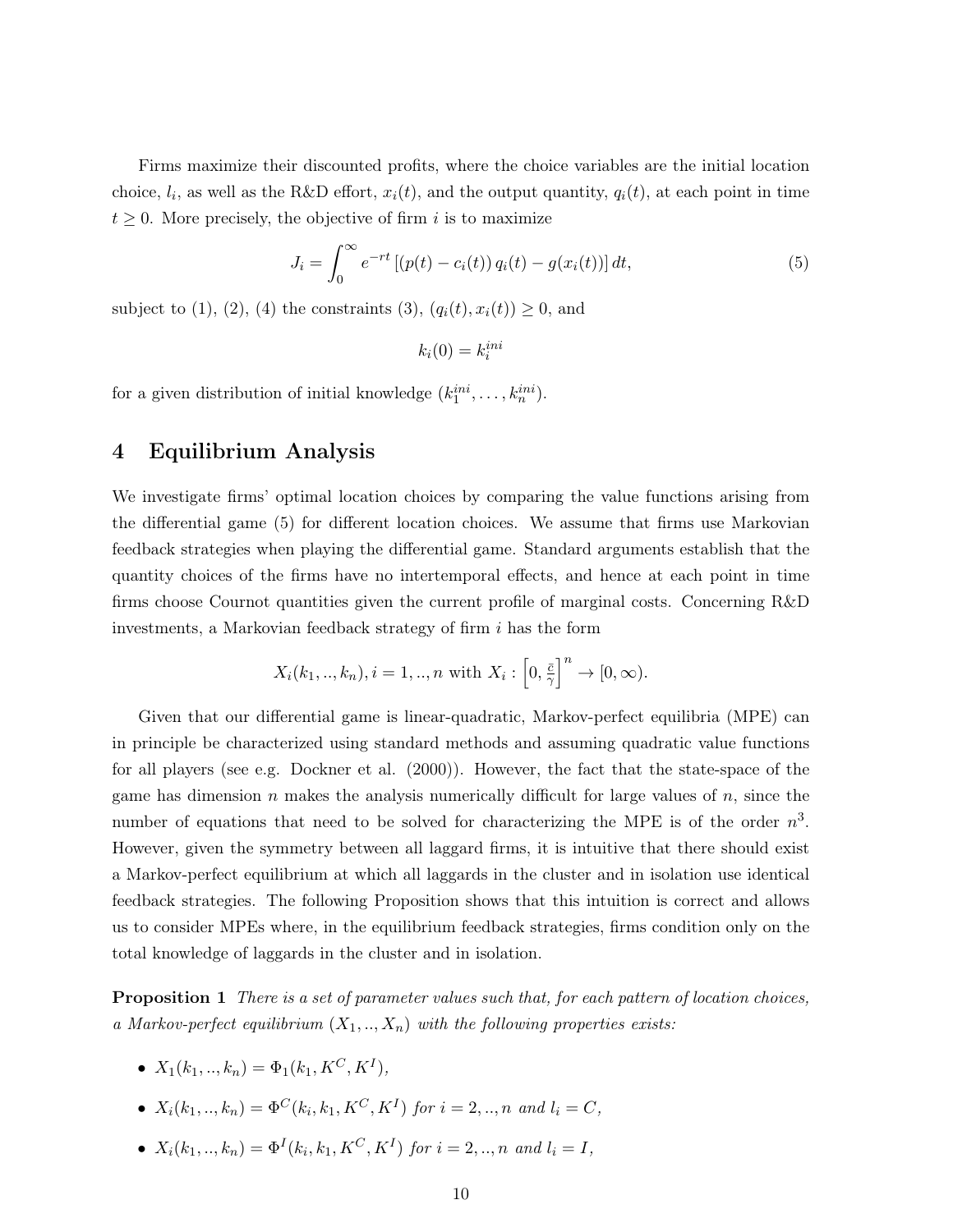where  $K^C = \sum_{\substack{j \in N_C \\ j \neq 1}} k_j$ , and  $K^I = \sum_{\substack{j \in N_I \\ j \neq 1}} k_j$ . Under this Markov-perfect equilibrium there exists a globally stable steady state.

Proof. We show the proposition by proving that, under the assumption that all other firms follow feedback rules of the form stated in the proposition, the optimal feedback rules of the leader and of an arbitrary laggard in the cluster and in isolation also have the form stated in the proposition.

As mentioned above quantity choices do not have intertemporal effects in this model. Therefore, in a Markov-perfect equilibrium each firm chooses quantities in order to maximize its current profits given the current knowledge stock of all firms. Hence, under the assumption that all quantities are positive, which can be assured by assuming that the market size parameter  $a$ is sufficiently large, standard oligopoly theory (see e.g. Vives (1999)) implies that at any point in time  $t$  quantities in the MPE are given by

$$
q_i^c = \frac{a - \bar{c} + (n+1)\gamma k_i - \gamma \sum_{j=1}^n k_j}{b(n+1)} = \frac{a - \bar{c} + (n+1)\gamma k_i - \gamma (k_1 + K^C + K^I)}{b(n+1)}.
$$

The instantaneous profit of firm 1 at time  $t$  can then be written as

$$
F_1(k_1, K^C, K^I, x_1) = \frac{\left(a - \bar{c} + (n+1)\gamma k_1 - \gamma (k_1 + K^C + K^I)\right)^2}{b(n+1)^2} - \frac{\eta_1}{2} x_1^2,
$$
(6)

whereas for any other firm  $i, i = 2, ..., n$  we have

$$
F_i(k_i, k_1, K^C, K^I, x_i) = \frac{(a - \bar{c} + (n+1)\gamma k_i - \gamma (k_1 + K^C + K^I))^2}{b(n+1)^2} - \frac{\eta}{2} x_i^2.
$$
 (7)

Let us now first consider the dynamic optimization problem of the technological leader, firm 1. Without restriction of generality, we consider the case in which the leader locates in the cluster. The case in which the leader locates in isolation can be treated in an analogous way. Assuming that all other firms follow the stated feedback rules, the problem of firm 1 is

$$
\max_{x_1(.)} \int_0^\infty e^{-rt} F_1(k_1, K^C, K^I, x_1) dt \tag{8}
$$

s.t.

$$
\dot{k}_{1} = x_{1} + \beta K^{C} - \delta k_{1}
$$
\n
$$
\dot{K}^{C} = \sum_{j \in N_{C} \backslash \{1\}} \Phi^{C}(k_{j}, k_{1}, K^{C}, K^{I}) + \beta n_{C} k_{1} + \beta (n_{C} - 1) K^{C} - \delta K^{C}
$$
\n
$$
= (n_{C} - 1) \Phi^{C} \left( \frac{K^{C}}{n_{C} - 1}, k_{1}, K^{C}, K^{I} \right) + \beta n_{C} k_{1} + \beta (n_{C} - 1) K^{C} - \delta K^{C}
$$
\n
$$
\dot{K}^{I} = \sum_{j \in N_{I}} \Phi^{I}(k_{j}, k_{1}, K^{C}, K^{I}) - \delta K^{I}
$$
\n
$$
= (n - n_{C}) \Phi^{I} \left( \frac{K^{I}}{n - n_{C}}, k_{1}, K^{C}, K^{I} \right) - \delta K^{I}
$$
\n
$$
k_{1}(0) = k_{1}^{ini}, K^{C}(0) = \sum_{j \in N_{C} \backslash \{1\}} k_{j}^{ini}, K^{I}(0) = \sum_{j \in N_{I}} k_{j}^{ini}.
$$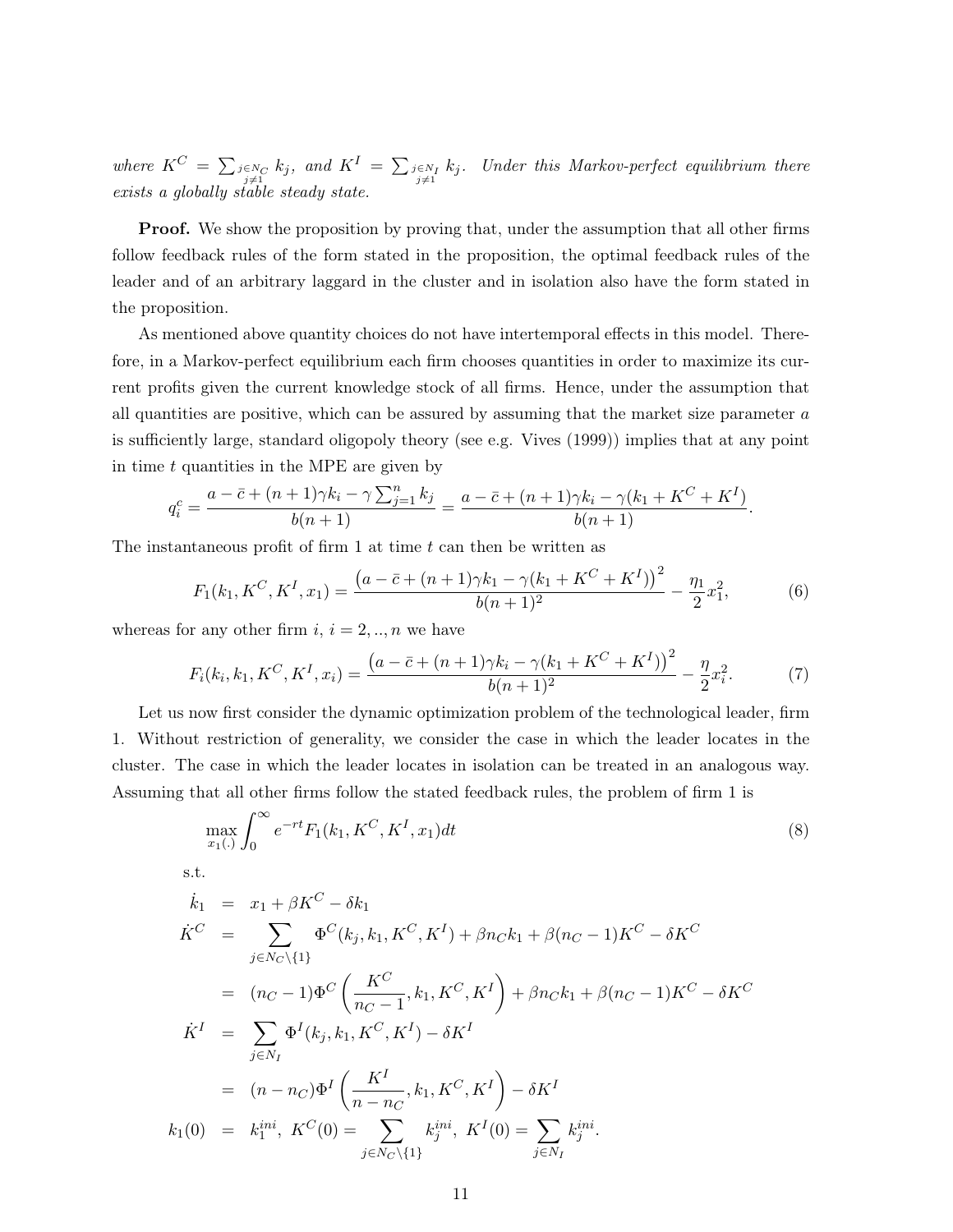It should be noted that in some transformations above we have used the fact that feedback rules in linear-quadratic games are linear with respect to the states.

The problem of firm 1 can therefore be formulated as a dynamic optimization problem with the three-dimensional state-vector  $(k_1, K^C, K^I) \in [0, \infty)^3$ . Denoting the value function of the problem by  $V_1(k_1, K^C, K^I)$ , the Hamilton-Jacobi-Bellman Equation is given by

$$
rV_{1}(k_{1}, K^{C}, K^{I}) = \max_{x \in [0, \infty)} \left[ F_{1}(k_{1}, K^{C}, K^{I}, x_{1}) + \frac{\partial V_{1}}{\partial k_{1}} (x_{1} + \beta K^{C} - \delta k_{1}) + \right. \\
\left. + \frac{\partial V_{1}}{\partial K^{C}} \left( (n_{C} - 1) \Phi^{C} \left( \frac{K^{C}}{n_{C} - 1}, k_{1}, K^{C}, K^{I} \right) + \beta n_{C} k_{1} + \beta (n_{C} - 1) k_{1} + \beta (n_{C} - 2) K^{C} - \delta K^{C} \right) + \right. \\
\left. + \frac{\partial V_{1}}{\partial K^{I}} \left( (n - n_{C}) \Phi^{I} \left( \frac{K^{I}}{n - n_{C}}, k_{1}, K^{C}, K^{I} \right) - \delta K^{I} \right) \right].
$$
\n(9)

Maximizing the right hand side of Equation  $(9)$  with respect to the control variable  $x_1$  and substituting the expression of  $F_1(k_1, K^C, K^I, x_1)$  in (6) yields the following optimal control for firm 1:

$$
x_1^* = \frac{1}{\eta} \frac{\partial V_1}{\partial k_1}.
$$

As it is standard in the literature, we assume a quadratic value function of the following form

$$
V_1 = A^1 + B^1 k_1 + B^1_C K^C + B^1_I K^I + \frac{C^1}{2} k_1^2 + \frac{C^1_{CC}}{2} (K^C)^2 + \frac{C^1_{II}}{2} (K^I)^2 +
$$
  
+  $C^1_C k_1 K^C + C^1_I k_1 K^I + C^1_{CI} K^C K^I,$  (10)

from which we obtain that the linear feedback rule of firm 1 is

$$
\Phi^1(k_1, K^C, K^I) = \frac{1}{\eta_1} \left( B^1 + C^1 k_1 + C^1_C K^C + C^1_I K^I \right). \tag{11}
$$

Hence, the feedback rule of firm 1 has the form stated in the proposition.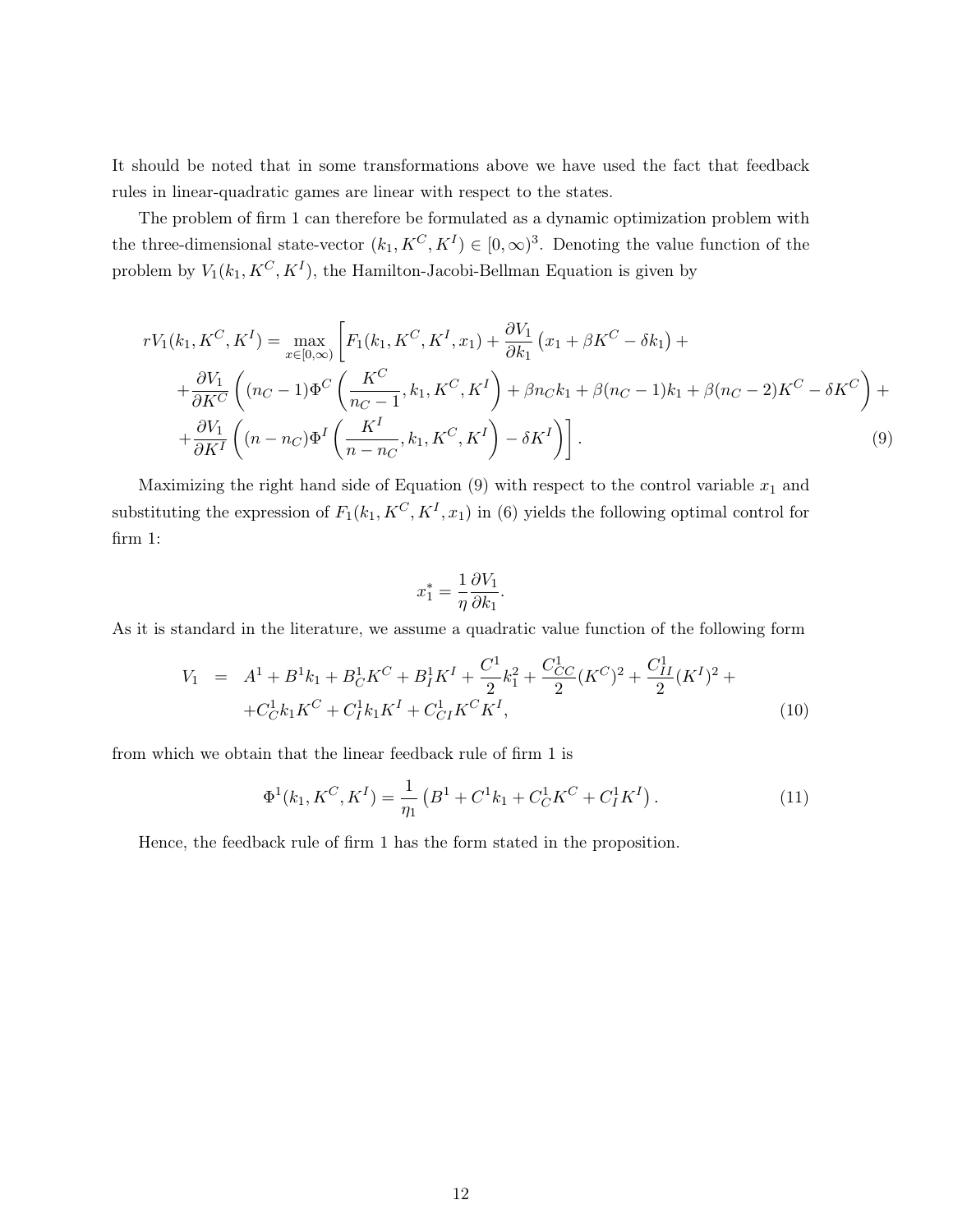Next, we consider the dynamic optimization problem of a laggard firm  $i = 2, ..., n$  that is located in the cluster. Proceeding as above, we can write the optimization problem

$$
\max_{x_i(.)} \int_0^{\infty} e^{-rt} F_i(k_i, k_1, K^C, K^I, x_i) dt
$$
\ns.t.\n
$$
\dot{k}_i = x_i + \beta(k_1 + K^C - k_i) - \delta k_i
$$
\n
$$
\dot{k}_1 = \Phi^1(k_1, K^C, K^I) + \beta K^C - \delta k_1
$$
\n
$$
\dot{K}^C = x_i + \sum_{j \in N_C \setminus \{i, 1\}} \Phi^C(k_j, k_1, K^C, K^I) + \beta(n_C - 1)k_1 + \beta(n_C - 2)K^C - \delta K^C
$$
\n
$$
= x_i + (n_C - 2)\Phi^C \left(\frac{K^C - k_i}{n_C - 2}, k_1, K^C, K^I\right) + \beta(n_C - 1)k_1 + \beta(n_C - 2)K^C - \delta K^C
$$
\n
$$
\dot{K}^I = \sum_{j \in N_I} \Phi^I(k_j, k_1, K^C, K^I) - \delta K^I
$$
\n
$$
= (n - n_C)\Phi^I \left(\frac{K^I}{n - n_C}, k_1, K^C, K^I\right) - \delta K^I
$$
\n
$$
k_i(0) = k_i^{ini}, k_1(0) = k_1^{ini}, K^C(0) = \sum_{j \in N_C \setminus \{1\}} k_j^{ini}, K^I(0) = \sum_{j \in N_I} k_j^{ini}.
$$
\n(12)

It can be seen that the problem of a laggard firm has a four-dimensional state-vector  $(k_i, k_1, K^C, K^I) \in [0, \infty)^4$ . The reason why in addition to its own knowledge and the total knowledge stock in the cluster and in isolation the firm also has to keep track of the knowledge stock of the leader is that the R&D investment function of the leader differs from that of all the other firms that share her location.

Denoting the value function of Problem (12) by  $V^C(k_i, k_1, K^C, K^I)$ , the Hamilton-Jacobi-Bellman Equation is given by

$$
rV^{C}(k_{i},k_{1},K^{C},K^{I}) = \max_{x_{i}\in[0,\infty)} \left[ F_{i}(k_{i},k_{1},K^{C},K^{I},x_{i}) + \frac{\partial V^{C}}{\partial k_{i}} \left( x_{i} + \beta(k_{1} + K^{C} - k_{i}) - \delta k_{i} \right) + \right. \\ \left. + \frac{\partial V^{C}}{\partial k_{1}} \left( \Phi^{1}(k_{1},K^{C},K^{I}) + \beta K^{C} - \delta k_{1} \right) + \\ \left. + \frac{\partial V^{C}}{\partial K^{C}} \left( x_{i} + (n_{C} - 2)\Phi^{C} \left( \frac{K^{C} - k_{i}}{n_{C} - 2}, k_{1}, K^{C},K^{I} \right) + \beta(n_{C} - 1)k_{1} + \beta(n_{C} - 2)K^{C} - \delta K^{C} \right) + \right. \\ \left. + \frac{\partial V^{C}}{\partial K^{I}} \left( (n - n_{C})\Phi^{I} \left( \frac{K^{I}}{n - n_{C}},k_{1},K^{C},K^{I} \right) - \delta K^{I} \right) \right]. \tag{13}
$$

Using the expression of instantaneous profits given in (7) and maximizing the right hand side of this equation with respect to the control variable  $x_i$ , yields the following optimal control for firm i:

$$
x_i^* = \frac{1}{\eta} \left( \frac{\partial V^C}{\partial k_i} + \frac{\partial V^C}{\partial K^C} \right).
$$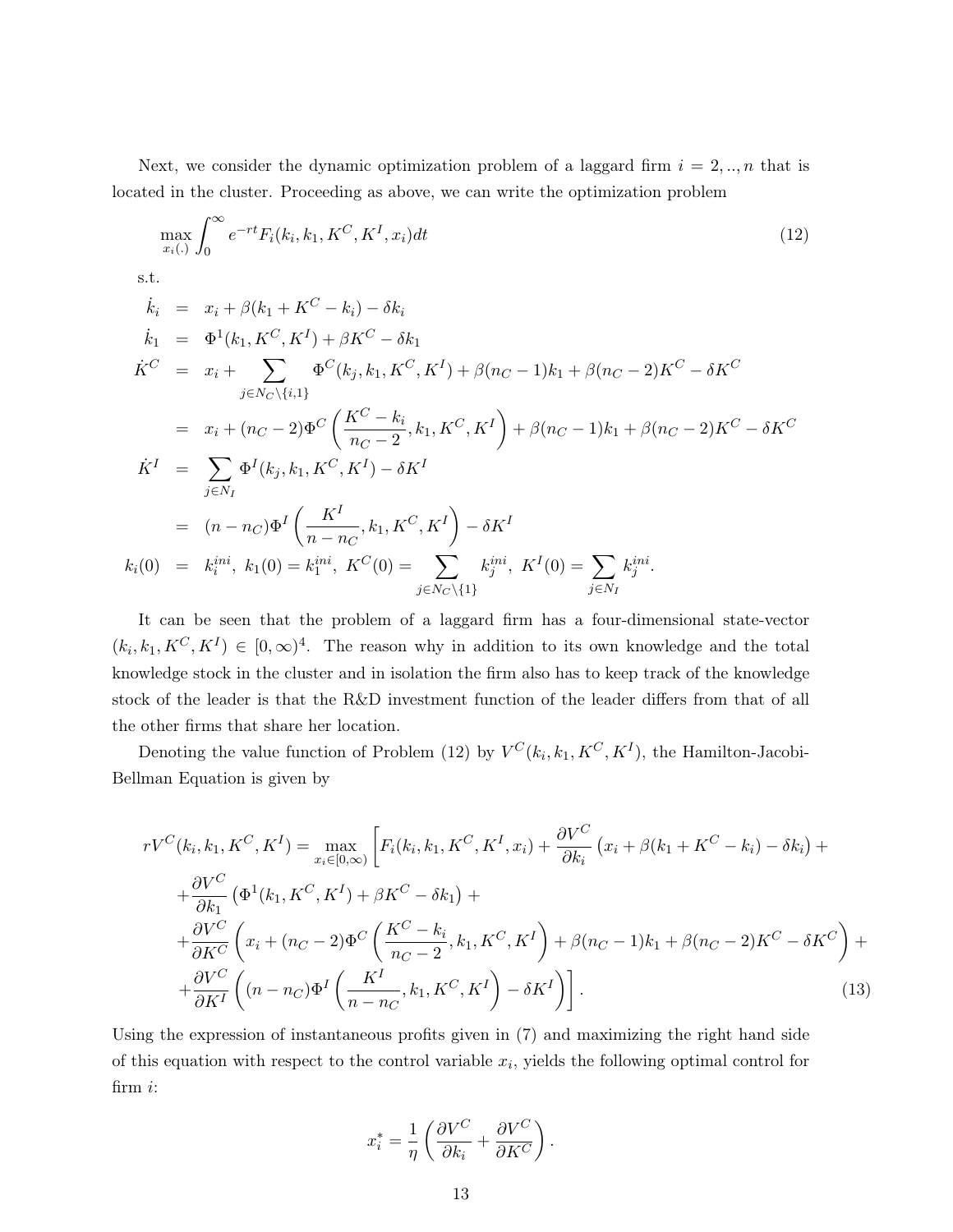We again assume a quadratic value function of the form

$$
V^{C} = A^{C} + B^{C}k_{i} + B_{1}^{C}k_{1} + B_{C}^{C}K^{C} + B_{I}^{C}K^{I} + \frac{C^{C}}{2}(k_{i})^{2} + \frac{C_{11}^{C}}{2}(k_{1})^{2} + \frac{C_{CC}^{C}}{2}(K^{C})^{2} + \frac{C_{II}^{C}}{2}(K^{I})^{2} +
$$
  
+ 
$$
C_{1}^{C}k_{i}k_{1} + C_{C}^{C}k_{i}K^{C} + C_{I}^{C}k_{i}K^{I} + C_{1C}^{C}k_{1}K^{C} + C_{1I}^{C}k_{1}K^{I} + C_{CI}^{C}K^{C}K^{I}.
$$
 (14)

Given that each laggard firm in the cluster faces Problem (12), the linear feedback rule for laggard firms in the cluster is given by

$$
\Phi^{C}(k_{i}, k_{1}, K^{C}, K^{I}) = \frac{1}{\eta} \left( B^{C} + B^{C}_{C} + (C^{C} + C^{C}_{C})k_{i} + (C^{C}_{1} + C^{C}_{1C})k_{1} + (C^{C}_{C} + C^{C}_{CC})K^{C} + (C^{C}_{P} + C^{C}_{CP})K^{I} \right).
$$
\n(15)

Analogous considerations concerning the dynamic optimization problem of a laggard firm located in isolation show that, under the assumption of a quadratic value function for firms in isolation of the form

$$
V^{I} = A^{I} + B^{I}k_{i} + B^{I}_{1}k_{1} + B^{I}_{C}K^{C} + B^{I}_{I}K^{I} + \frac{C^{I}}{2}(k_{i})^{2} + \frac{C^{I}_{11}}{2}(k_{1})^{2} + \frac{C^{I}_{CC}}{2}(K^{C})^{2} + \frac{C^{I}_{II}}{2}(K^{I})^{2} +
$$
  
+ 
$$
C^{I}_{1}k_{i}k_{1} + C^{I}_{C}k_{i}K^{C} + C^{I}_{I}k_{i}K^{I} + C^{I}_{1C}k_{1}K^{C} + C^{I}_{1I}k_{1}K^{I} + C^{I}_{CI}K^{C}K^{I},
$$
 (16)

the optimal feedback rule reads

$$
\Phi^{I}(k, k_1, K^{C}, K^{I}) = \frac{1}{\eta} (B^{I} + B^{I}_{I} + (C^{I} + C^{I}_{I})k_i + (C^{I}_{1} + C^{I}_{1I})k_1 +
$$
  
 
$$
+ (C^{I}_{C} + C^{I}_{C I})K^{C} + (C^{I}_{I} + C^{I}_{II})K^{I}). \qquad (17)
$$

To establish that this profile of feedback rules constitute indeed a Markov-perfect equilibrium, we still have to show that there exists a set of value function parameters such that the Hamilton-Jacobi Bellman equations, which considering the linear nature of the feedback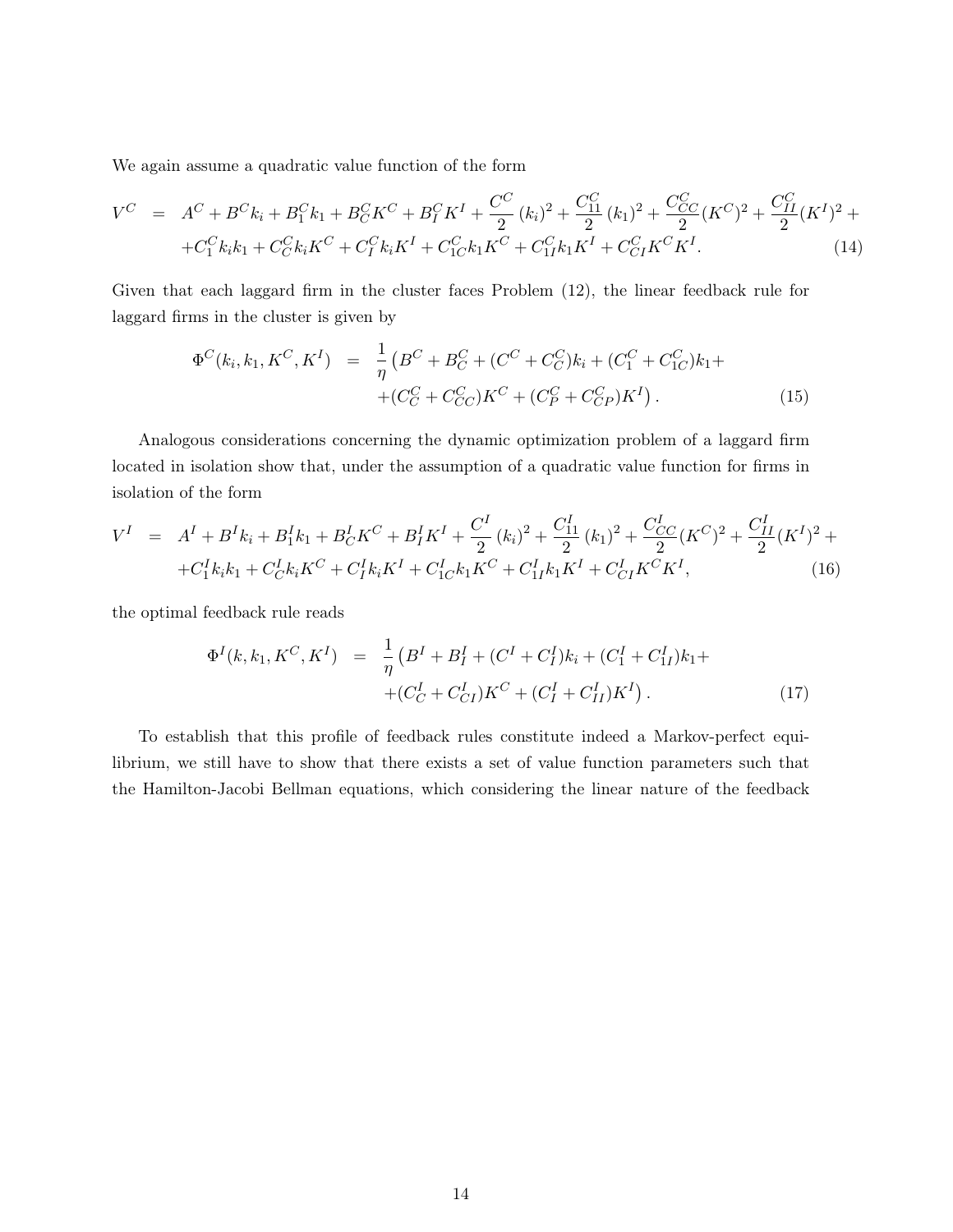functions can be written as

$$
rV_{1}(k_{1}, K^{C}, K^{I}) = F_{1}(k_{1}, K^{C}, K^{I}, \Phi_{1}(k_{1}, K^{C}, K^{I})) + \frac{\partial V_{1}}{\partial k_{1}} (\Phi_{1}(k_{1}, K^{C}, K^{I}) + \beta K^{C} - \delta k_{1}) +
$$
  
+ 
$$
\frac{\partial V_{1}}{\partial K^{C}} (\Phi^{C} (K^{C}, k_{1}, K^{C}, K^{I}) + \beta n_{C}k_{1} + \beta(n_{C} - 1)K^{C} - \delta K^{C}) +
$$
  
+ 
$$
\frac{\partial V_{1}}{\partial K^{I}} (\Phi^{I} (K^{I}, k_{1}, K^{C}, K^{I}) - \delta K^{I})
$$
  

$$
rV^{C}(k_{i}, k_{1}, K^{C}, K^{I}) = F_{2}(k_{i}, k_{1}, K^{C}, K^{I}, \Phi^{C}(k_{i}, k_{1}, K^{C}, K^{I})) +
$$
  
+ 
$$
\frac{\partial V^{C}}{\partial k_{i}} (\Phi^{C}(k_{i}, k_{1}, K^{C}, K^{I}) + \beta(k_{1} + K^{C} - k_{i}) - \delta k_{i}) +
$$
  
+ 
$$
\frac{\partial V^{C}}{\partial K^{C}} (\Phi^{C} (K^{C}, k_{1}, K^{C}, K^{I}) + \beta(n_{C} - 1)k_{1} + \beta(n_{C} - 2)K^{C} - \delta K^{C}) +
$$
  
+ 
$$
\frac{\partial V^{C}}{\partial K^{I}} (\Phi^{P} (K^{I}, k_{1}, K^{C}, K^{I}) - \delta K^{P})
$$
  

$$
rV^{I}(k_{i}, k_{1}, K^{C}, K^{I}) = F_{2}(k_{i}, k_{1}, K^{C}, K^{I}, \Phi^{I}(k_{i}, k_{1}, K^{C}, K^{I})) + \frac{\partial V^{I}}{\partial k_{i}} (\Phi^{I}(k_{i}, k_{1}, K^{C}, K^{I}) - \delta k_{i}) +
$$
  
+ 
$$
\frac{\partial V^{I}}{\partial K^{I}} (\Phi_{1}(k_{1}, K^{C}, K^{I}) + \beta K^{C} - \delta k_{1}) +
$$
  
+ 
$$
\frac{\partial V^{I}}{\partial K^{C}} (\Phi^{C} (K^{C}, k_{1}, K^{C}, K^{I}) + \beta(n_{C} - 1)k_{1} + \beta(n_{C} - 2)K^{
$$

and the transversality conditions

$$
\lim_{t \to \infty} e^{-rt} V_1(k_1(t), K^C(t), K^I(t)) = \lim_{t \to \infty} e^{-rt} V^C(k_i(t), k_1(t), K^C(t), K^I(t))
$$
  
= 
$$
\lim_{t \to \infty} e^{-rt} V^P(k_i(t), k_1(t), K^C(t), K^I(t)) = 0
$$

hold. Note that we can use the instantaneous payoff function  $F_2$  in the formulation of the Hamilton-Jacobi Bellman equations for a laggard in the cluster and in isolation because all laggards have the same instantaneous payoff function. Inserting the expressions for the value functions  $(10)$ ,  $(14)$ ,  $(16)$ , and for the feedback functions  $(11)$ ,  $(15)$  and  $(17)$  into the Hamilton-Jacobi Bellman equations and comparing coefficients of the different powers of the three (for  $V_1$ ), respectively four (for  $V^C$  and  $V^I$ ), variables yields a system of 40 equations with 40 unknowns. In case the location profile is such that either no laggard is in the cluster, or no laggard is in isolation, the corresponding value function and Hamilton-Jacobi Bellman equation have to be removed from the system. In this case, the system reduces to 25 equations in 25 unknowns. In what follows, it is shown by numerical examples that for suitable parameter constellations this system has indeed a solution such that the induced dynamical system of  $(k_1, K^C, K^I)$  has a positive stable steady state, which implies that also the transversality conditions are satisfied.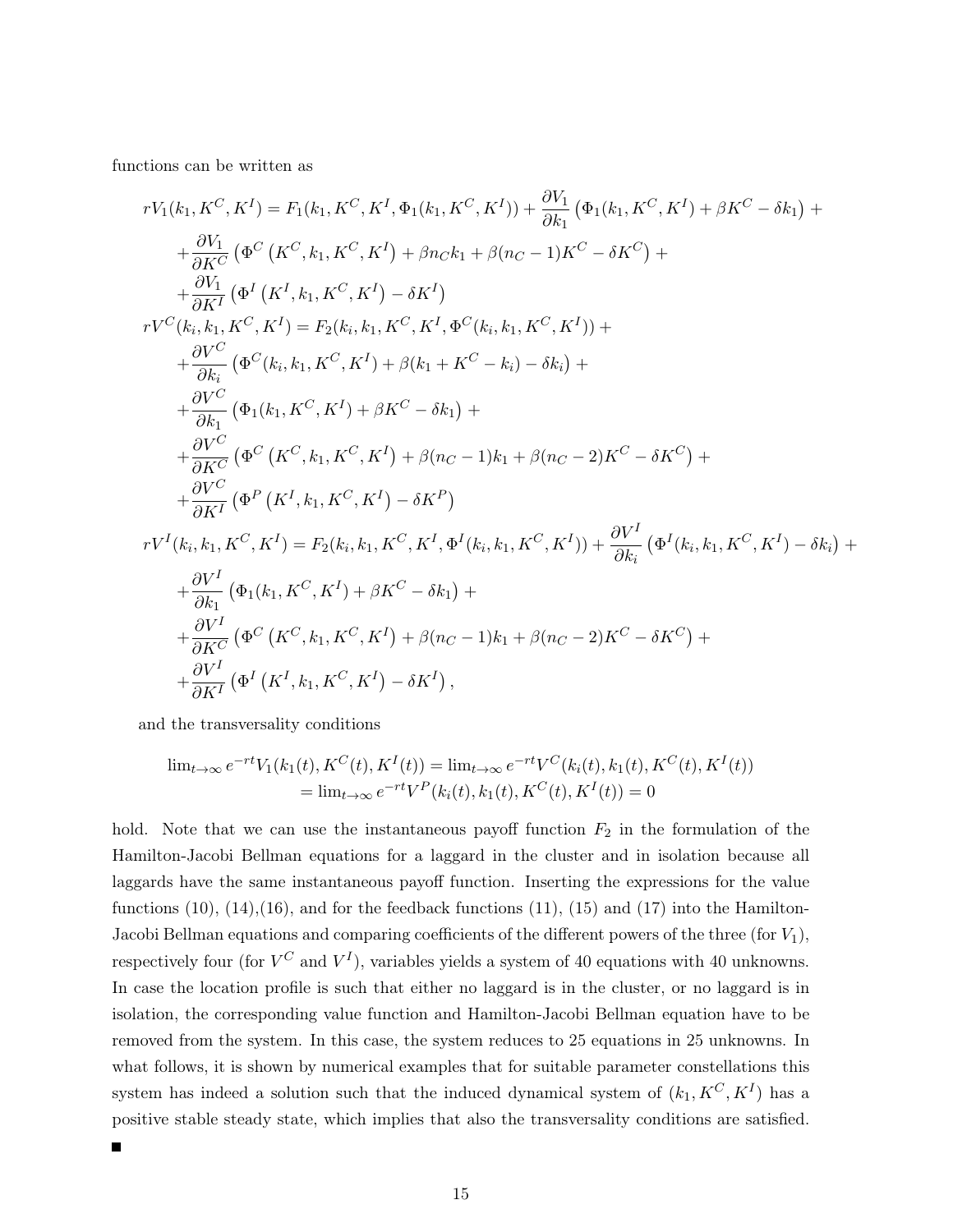In the numerical analysis of the following section we assume that firms always play according to a Markov-perfect equilibrium of the form described in Proposition 1. Equilibria of this form are characterized by 40 parameters regardless of the number of competitors in the industry<sup>10</sup>. Assuming identical equilibrium behavior by identical firms does not seem restrictive and is also in line with large parts of the differential game literature in Industrial Organization, which typically restricts attention to symmetric equilibria.

#### 5 Location Choice by a Technological Leader

In this section we examine the incentives of the technological leader (firm 1) to locate in the industry cluster rather than in isolation. In order to do so we compare the value function of the technological leader under the Markov perfect equilibrium of the differential game when she locates in the cluster and in isolation, respectively.

In our baseline scenario we consider an industry with  $n = 6$  firms and the following parameter setting

$$
a = 100, b = 1, \gamma = 0.22, \bar{c} = 40, \beta = 0.005, \delta = 0.1, r = .05, \eta_i = \eta = 10, i = 2, .., 6.
$$

The value of  $\eta_1$  determines the technological advantage of the leader, which is measured by

$$
\Delta \eta = \frac{\eta - \eta_1}{\eta}.
$$

Although we do not calibrate our parameter values based on data from a specific industry, the parameter set above is consistent with stylized facts highlighted in the empirical literature<sup>11</sup>. The range of technological advantages we consider is  $\Delta \eta \in [0, 0.4]$ , capturing a wide range of advantage sizes. In particular, the upper bound of  $\Delta \eta = 0.4$  corresponds to a scenario where the leader in the MPE has a long run market share between 0.5 and 0.67 depending on her location choice.

The initial values of the knowledge stock of the different firms are always set to their steady state values in a MPE of a version of the game where all firms are in isolation<sup>12</sup>. Intuitively, this captures the idea that the cluster is newly established at the beginning of our game  $(t = 0)$ and that in the past firms have not exchanged knowledge. Later in the paper, we also explore a situation in which all firms but the technological leader have no initial knowledge; i.e. a scenario in which a new market is established.

<sup>&</sup>lt;sup>10</sup>This number is the sum of 15 parameters in the value function of a laggard in the cluster, 15 parameters in the value function of a laggard in isolation and 10 parameters in the value function of the technological leader.

 $11$ Under this parameter setting we obtain in the Markov-perfect equilibrium mark-up values of about 1.18, which is consistent with empirical observations for manufacturing sectors (see e.g. Christopoulou and Vermeulen (2008)) and an R&D intensity of approximately 7.25%, which is close to the values reported in Alcacer and Chung (2007).

<sup>&</sup>lt;sup>12</sup>Note that this implies that initial conditions change as the parameters of the model are varied.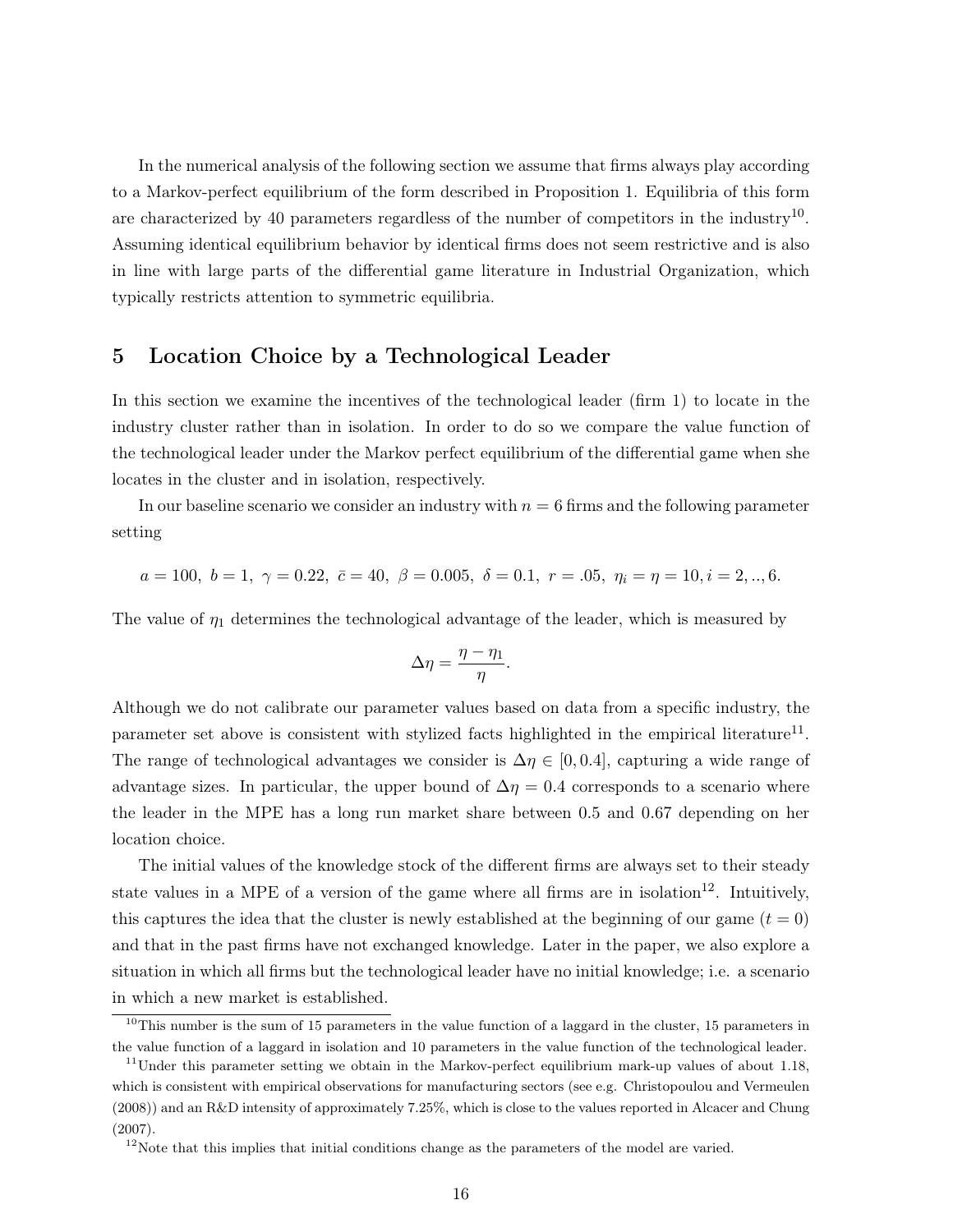

Figure 1: Difference in the value functions of the technological leader.

Before focusing on the location choice of the leader, we briefly deal with the location choices of all the other firms. In Figure 11 in the Appendix we show that, for the parameter setting considered here and for the entire range of potential technological advantages we study, any firm which has no technological advantage (i.e. the firms  $i = 2, ..., n$ ) – that we denote as a laggard – is better off by locating in the cluster than in isolation, no matter what the location choice of the technological leader is<sup>13</sup>. Hence, in what follows we assume that all laggards are located in the cluster. The location pattern resulting from the optimal location choice of the leader is then indeed an equilibrium of the location choice stage.

Figure 1 depicts the difference in the value functions of firm 1 between locating in the cluster and in isolation as a function of her technological advantage  $(\Delta \eta)$ . It can be seen that for relatively small cost advantages it is profitable for the leader to locate in the cluster. In particular, up to a cost advantage of about 30% the incentives of the leader to choose the cluster are essentially unaffected by the size of her advantage (i.e. the difference between the value functions in the two cases remains more or less constant). This picture changes dramatically for larger values of  $\Delta \eta$ . In particular, for a cost advantage larger than 36.5 the leader is better off by choosing to locate in isolation. We denote the threshold where her optimal location choice changes with  $\Delta \eta^*$ .

To better understand the factors behind the switch in the leader's optimal location choice, we show in Figure 2 the dynamics of the difference in the leader's instantaneous profits and knowledge stocks between the cases of location in the cluster and in isolation. This figure is drawn for  $\Delta \eta = \Delta \eta^*$ , so that the leader is indifferent between her two location choices. From

<sup>&</sup>lt;sup>13</sup>The figures are drawn under the assumption that all other laggards are located in the cluster.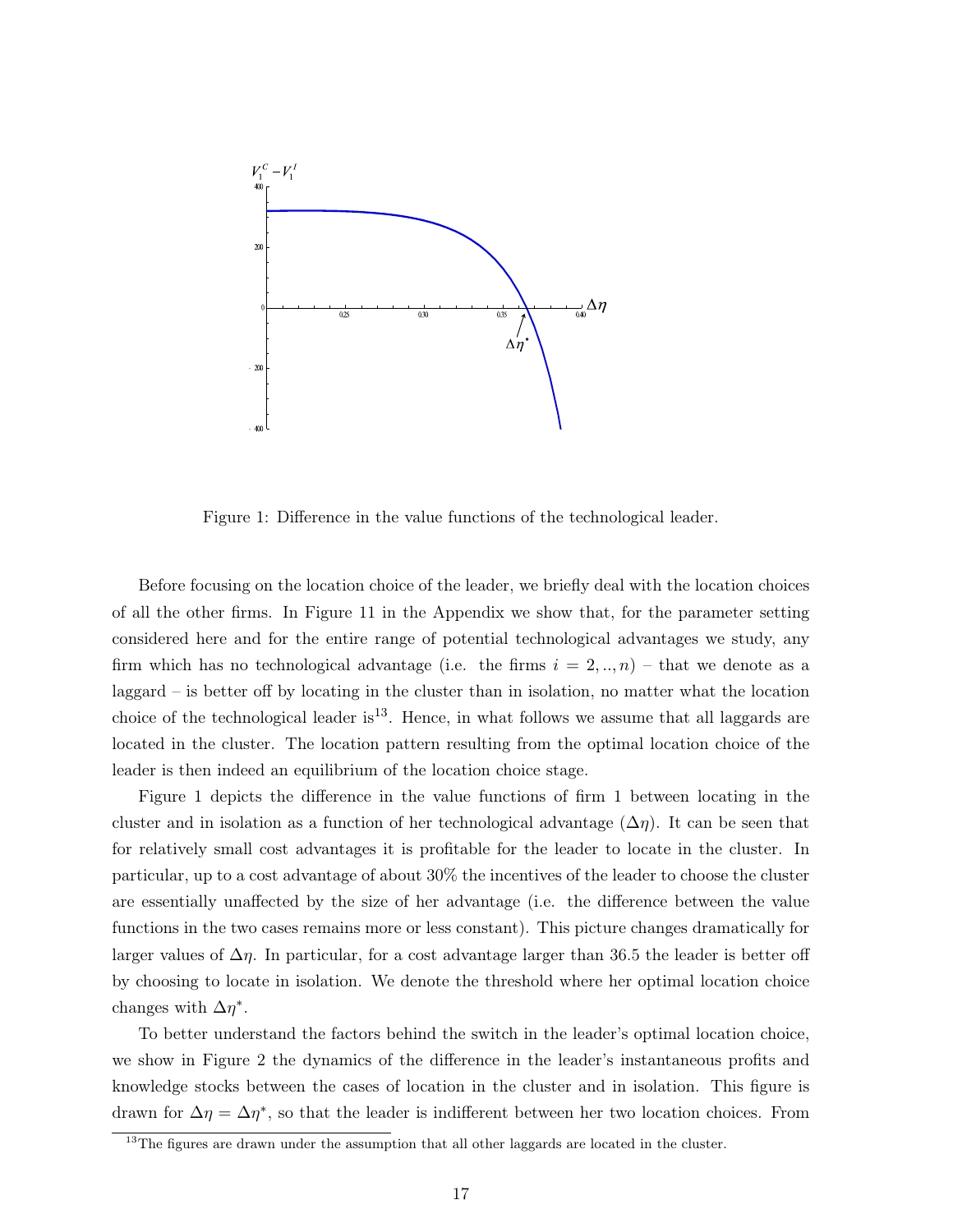

Figure 2: Difference in (a) instantaneous profits and (b) knowledge stocks of the technological leader.

panel (a) of the figure, it can be seen that initially the leader benefits substantially from locating in the cluster. This follows from the fact that she invests considerably less in R&D when locating in the cluster compared to when she is in isolation. In a MPE, the leader anticipates that when she locates in the cluster her current R&D investments contribute to reducing the future costs of her competitors, which in turn reduces her incentives to invest. In the early periods after the location decision, the market share of the leader is hardly affected by her location choice. Therefore, the investment effect described above dominates, and firm 1 obtains a higher payoff when locating in the cluster. However, if she locates in the cluster, competitors catchup much faster in terms of knowledge, as they can exploit the stronger available spillovers<sup>14</sup>. The faster catching-up of competitors implies that the market share of the leader becomes smaller compared to the scenario in which she locates in isolation. Furthermore, a higher total knowledge stock in the industry leads to lower prices. Due to the combination of these two effects, the profits of the leader in the medium and long run are larger if she locates in isolation. In the long run, the negative implications of the cluster location for the leader both with respect to instantaneous profits and knowledge become slowly smaller over time, as these variables converge to their steady state. This is due to the slowly increasing inwards spillovers received by the leader if she is in the cluster, which stem from the laggard firms slowly increasing their R&D activities along the stable path to the steady state.

Panel (b) of Figure 2 shows that the knowledge stock of the leader is always larger when she locates in isolation. As pointed out above, the leader's investment incentives are smaller if she locates in the cluster, reflecting the strength of outwards spillovers.

<sup>&</sup>lt;sup>14</sup>Studying the dynamics under the MPE for parameter constellations such that the advantage of the leader is small (e.g.  $\Delta \eta = 0.25$ ) shows that being in the cluster allows the leader to benefit from incoming spillovers to the extent that she acquires a larger long run knowledge stock advantage being in the cluster than in isolation.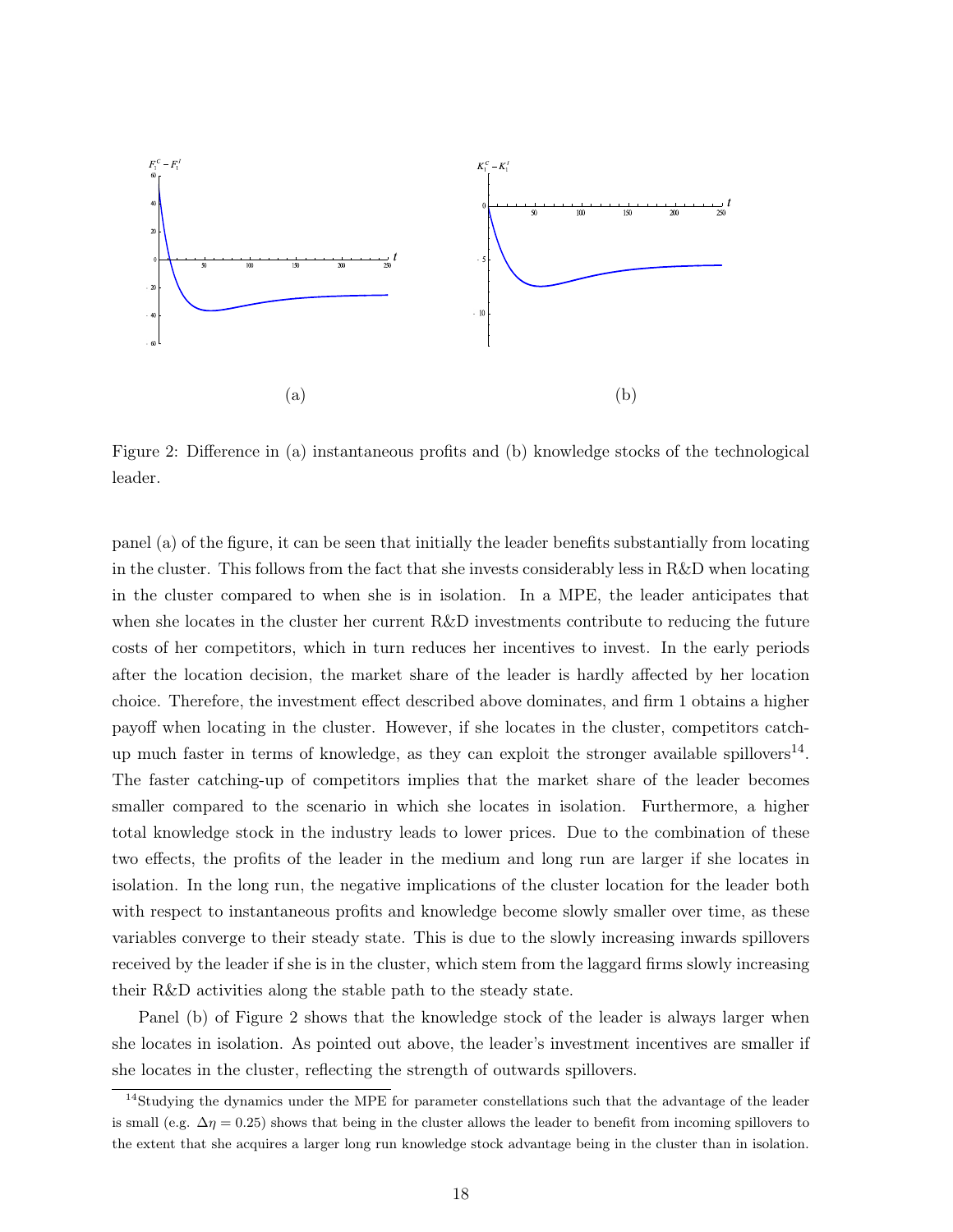

Figure 3: Difference in the value functions of the technological laggards.

We now turn to the implications of the leader's location choice on the competitors. Figure 3 depicts the difference of a competitor's value function between the case in which the leader chooses to locate in the cluster and that in which she locates in isolation. It can be seen that the competitors profit more from the leader being in the cluster the larger her technological advantage is. For small values of  $\Delta \eta$ , the competitors prefer that the leader locates in isolation. However, for these values of  $\Delta \eta$ , the leader is better off joining the cluster (see Figure 1). Conversely, for large technological advantages  $(\Delta \eta > \Delta \eta^*)$  it would be particularly profitable for the laggards if the leader were to join the cluster, but the leader has no incentive to do so.

To grasp a better intuition of the forces at play, we again consider the dynamics of profits and knowledge of the laggard firms in Figure 4. Figure 4(b) shows that the laggards' knowledge stock is always smaller when the leader locates in isolation compared to when she joins the cluster. Furthermore, as already shown above in Figure 2(b), the (long-run) knowledge stock of the leader is larger if she locates in isolation. Together, these two observations yield higher long-run profits for the laggards when the leader locates in the cluster. Nonetheless, the laggards' R&D investment is systematically lower if the leader locates in isolation, as they anticipate that in this scenario their market shares will be smaller. Due to the initial 'savings' stemming from this investment effect, as can be seen in Figure  $4(a)$ , in the early periods following the leader's location choice the profits of the laggards are larger if the leader locates in isolation. However, in subsequent periods, the knowledge effects highlighted above dominate and the laggards' profits become larger having the leader in the cluster<sup>15</sup>.

<sup>&</sup>lt;sup>15</sup>As already noted when discussing the effects of location choice on the leader's knowledge stock, studying the dynamics under the MPE for parameter constellations such that the advantage of the leader is small (e.g.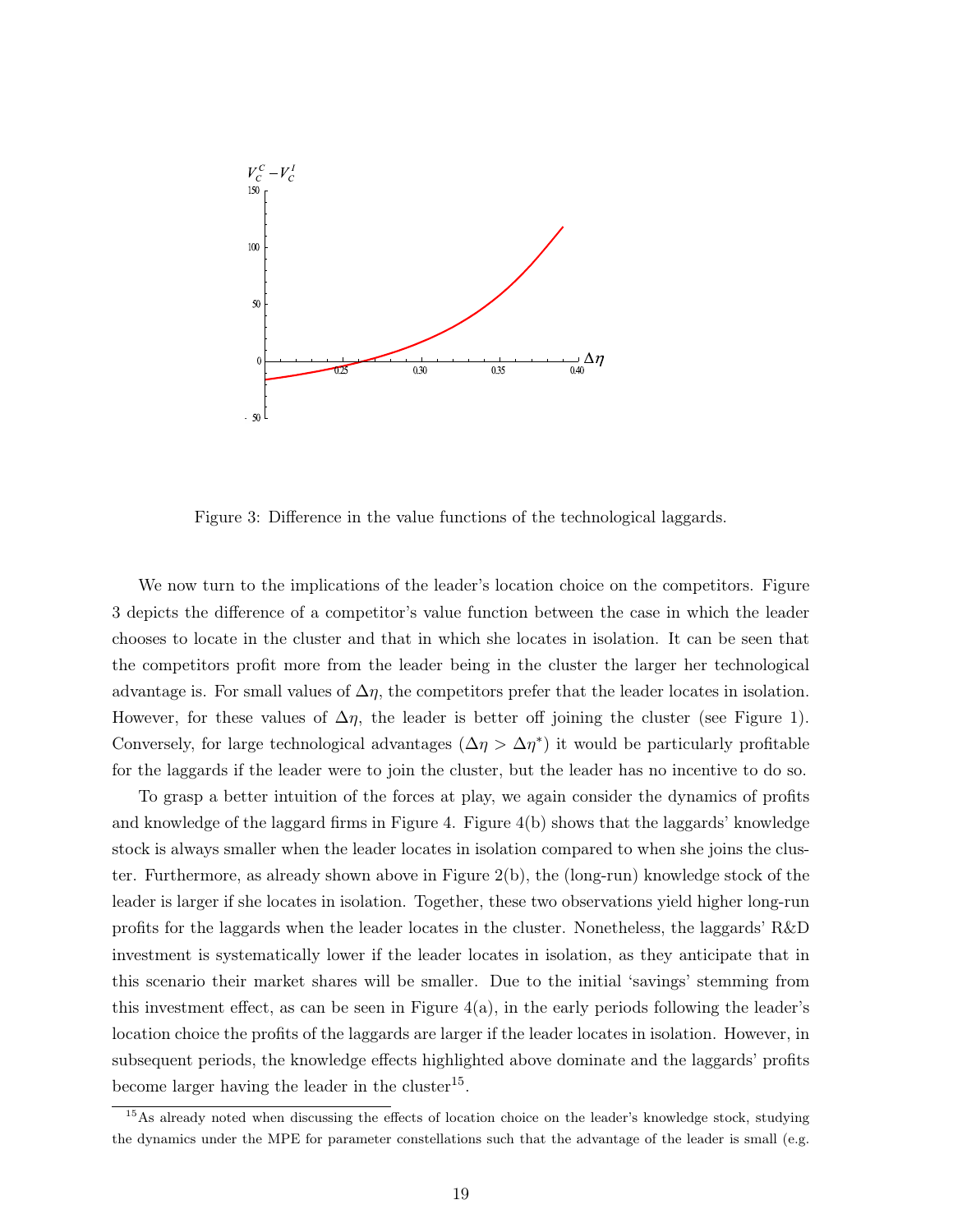

Figure 4: Difference in (a) instantaneous profits and (b) knowledge stocks of the technological laggards.

Sensitivity of the threshold  $\Delta \eta^*$ . The discussion above highlights that it is optimal for the leader to locate in isolation if and only if her technological advantage is larger than the threshold  $\Delta \eta^*$ . Therefore, it is important to understand how this threshold is affected by the key parameters of the model. Of particular interest in this respect is the behavior of  $\Delta \eta^*$  with respect to changes in the discount rate  $r$ , since such an analysis allows us to understand whether myopic technological leaders are more likely to join an industrial cluster. Based on the discussion above on the dynamics of the leader's instantaneous profits, one should expect that more myopic firms have higher incentives to join the cluster. This is confirmed by Figure 5, which shows that the threshold  $\Delta \eta^*$  is strictly increasing in  $r^{16}$ .

Considering next the effect of market concentration on the threshold  $\Delta \eta^*$ , we observe in Figure 6(a) that the incentives of the leader to join the cluster increase the larger is the number of competitors in the industry<sup>17</sup>. To better understand this observation note that, for given technological advantage of the leader, her knowledge stock is hardly affected by the number of firms in the industry if she locates in isolation. However, her knowledge stock is positively affected by the entry of an additional firm if she belongs to the cluster. This is due to the increased inwards spillovers in the cluster induced by the entry of the additional firm. For the

 $\Delta \eta = 0.25$ ) substantially changes the above picture. In this case, in fact, the long-run knowledge advantage of the leader is larger when she locates in the cluster, which means that the laggards achieve higher profits in the long run if the leader locates in isolation. As it is evident from Figure 3, this implies that, for sufficiently low  $\Delta \eta$ , the total discounted profit streams of the laggards are larger if the leader does not join the cluster.

<sup>&</sup>lt;sup>16</sup>Although the corresponding figure is not reported here, the same arguments also explain why the threshold  $\Delta \eta^*$  is strictly increasing in the knowledge depreciation rate  $\delta$ .

 $17$ Consistent with our arguments above we assume that all laggards are located in the cluster.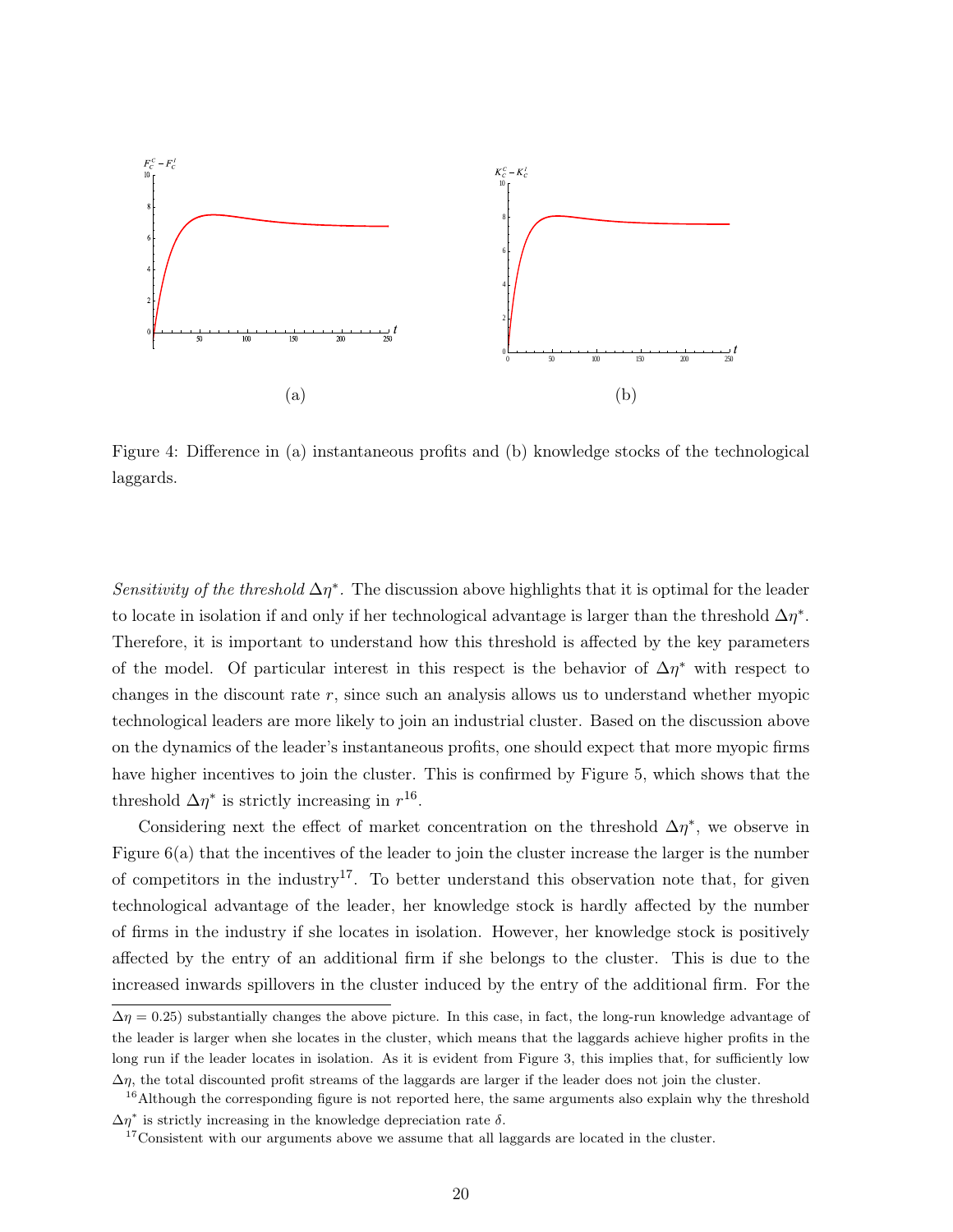

Figure 5: Sensitivity of the threshold  $\Delta \eta^*$  with respect to the discount rate.

same reason, also the knowledge stock of the laggards becomes larger if an additional firm enters the cluster, but this increase occurs regardless of whether the leader is in the cluster or not. Overall, these effects imply that the comparison of the two location choices for the leader shifts in favor of the cluster as the number of firms in the market increases. However, the increase of the number of firms in the cluster also amplifies the costs of outwards spillovers for the leader, since additional competitors receive spillovers from her. Our numerical analysis shows that the inwards spillovers effects dominate and the leader's incentives to locate in the cluster become larger as the industry becomes less concentrated. Figure  $6(a)$  also shows that this finding is robust with respect to variations in the discount rate of firms.

The same qualitative arguments, building on inwards versus outwards spillovers, explain the dependence of the threshold  $\Delta \eta^*$  on the spillover intensity parameter  $\beta$ , as shown in Figure 6(b). Quite intuitively, increasing the parameter  $\beta$  has the same implications as increasing the number of firms for generating and benefiting from inwards and outwards knowledge spillovers.

Welfare Analysis. So far, we have studied the implications of the leader's location choice for the different types of firms in the industry (i.e. the leader herself and the laggards). We now turn to the implications of location choices in terms of total industry performance and welfare. In Figure 7, we show the dynamics of the difference of these indicators between the cases in which the leader locates in the cluster and in isolation. As above, the structural advantage of the leader has been chosen as  $\Delta \eta = \Delta \eta^*$ , such that the leader is indifferent between the two options. First, it should be noted that both total industry profits and welfare are larger for all t if the leader joins the cluster. Focusing on total profits, three phases can be identified (see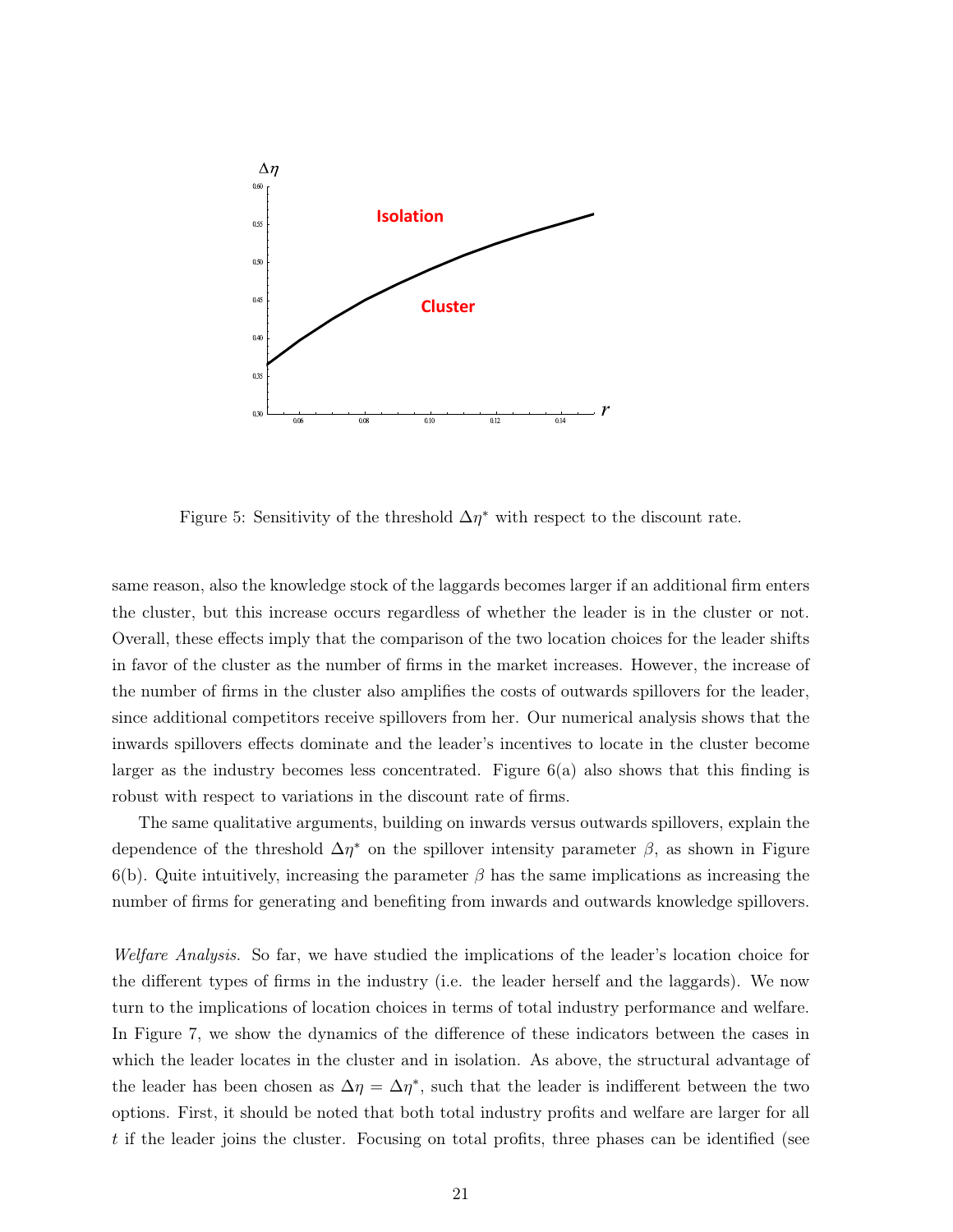

Figure 6: Sensitivity of  $\Delta \eta^*$  with respect to (a) the number of firms and (b) spillover intensity.

panel (a) of Figure 7). Upon entering the cluster in  $t = 0$ , the leader's investment diminishes, which increases her profits; an effect that dominates the sign of the total profit difference. The periods between  $t = 0$  and (approximately)  $t = 50$  are characterized by the catching-up of the laggards knowledge stocks. As discussed above, in this phase the leader is worse off than she would be in isolation, whereas the laggards gain relative to that case. Overall, total industry profits diminish because market shares shift from the more efficient leader to the less efficient laggards. Due to the knowledge spillovers accruing to the laggards, the sum of the marginal production costs of all competitors – that determines prices under Cournot competition – is smaller (and decreasing over time) during this period if the leader locates in the cluster. Hence, having the leader locating in the cluster induces lower prices relative to the case in which she locates in isolation. Finally, in the third phase, the adjustment of market shares is completed and the difference between the two cases is explained by the larger externality arising in the cluster if the leader locates there.

The dynamics of welfare in panel (b) of Figure 7 shows a similar pattern as total profits except for the phase up to  $t = 50^{18}$ . This is easily explained, since the relative decrease in prices that hurts total profits increases consumer surplus. The positive consumer surplus effect dominates so that the advantage of locating in the cluster in terms of welfare increases over time. An immediate implication of this observation is that the optimal location choice of the technological leader can be inefficient. In particular, if her advantage is larger than the threshold  $\Delta \eta^*$ , it is optimal for the leader to locate in isolation, but from our discussion above it follows by continuity that welfare would be larger if the leader joins the cluster, at least for  $\Delta \eta$  close to the threshold.

<sup>&</sup>lt;sup>18</sup>We compute welfare in each period  $t$  in the standard way as the utility of the representative consumer with Dixit-Stiglitz preferences minus the sum of the production costs of all firms and their R&D investment.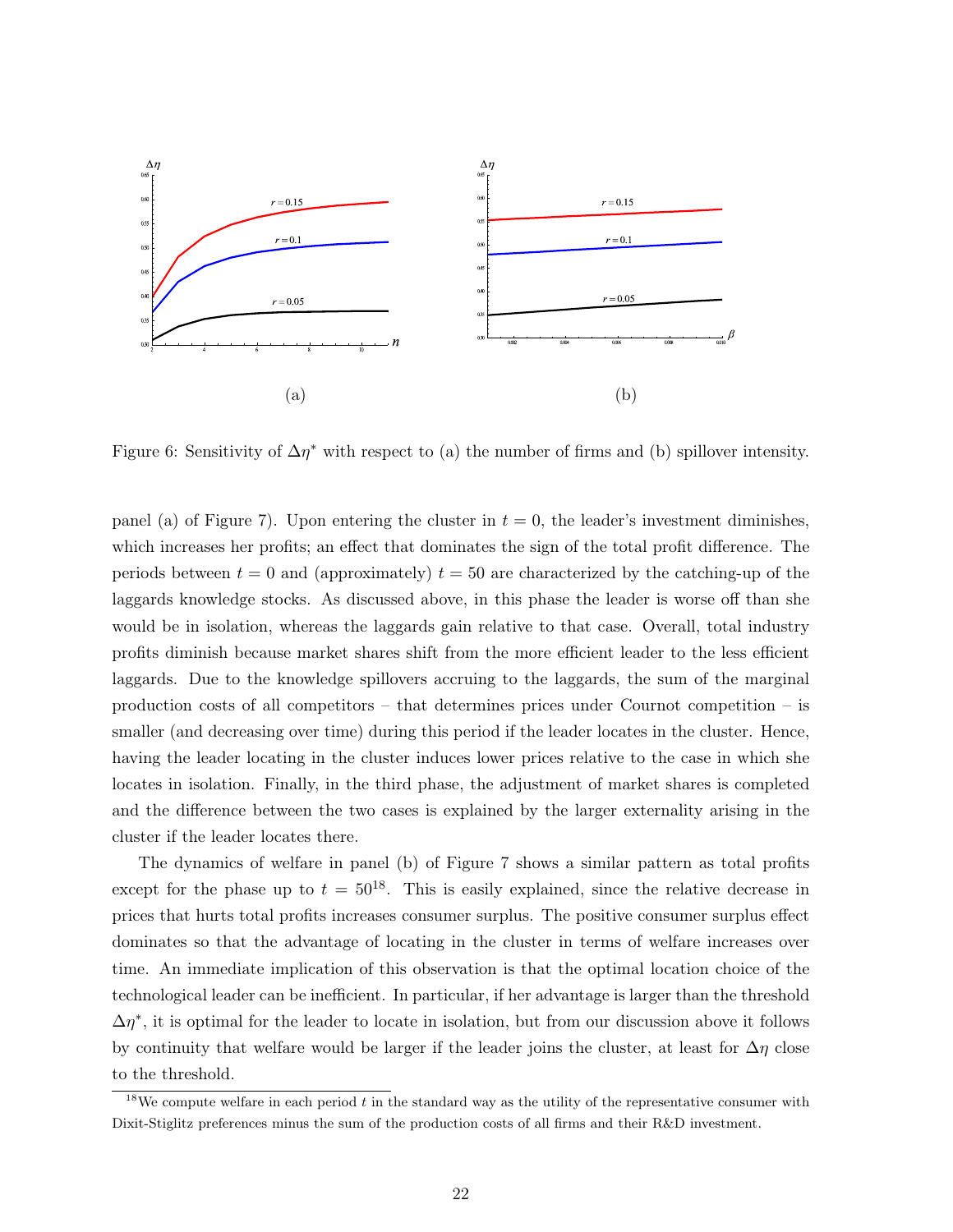

Figure 7: Difference in (a) total industry profits and (b) welfare between the technological leader locating in the cluster and in isolation.

#### 6 Location Choice by Market Pioneers

So far we have been focusing on location decisions in established oligopoly markets, where technological leadership is based on a structural advantage. The leader is the firm with the highest efficiency in performing R&D. Technological leadership can however be defined in different ways. In particular, in newly established sub-markets within an industry, leadership may be due to an initial knowledge advantage based on early entry in relevant R&D activities rather than on structural advantages. In this section, we investigate the optimal location choices of a firm having an initial rather than a structural advantage, and compare our findings with those obtained in the previous section.

In order to carry out this analysis we assume that firm 1 has the same R&D cost parameter as all other firms in the industry (i.e.  $\eta_1 = \eta = 10$ ). However, given that we want to focus on a newly established product, we assume that at  $t = 0$  all firms apart from firm 1 (who is again assumed to be the technological leader) have a knowledge stock of zero (i.e.  $k_i^{ini} = 0, i = 2, ..., n$ ), while firm 1 already has a positive knowledge stock  $(k_1^{ini} > 0)$ . We measure the technological advantage of the leader as her initial edge with respect to production costs relative to an arbitrary competitor  $i$ ; i.e.

$$
\tilde{k} = \frac{c_i - c_1}{c_i} = \frac{\gamma k_1^{ini}}{\bar{c}}.
$$

Apart from these changes all parameters are kept identical to those considered in the previous section.

It is clear from Figure 8(a) that the structure of the optimal location decision for the leader is the same as in the structural advantage case. There exists a threshold  $\tilde{k}^*$  above which it is optimal for the leader to locate in isolation. Like in the structural advantage case, the laggards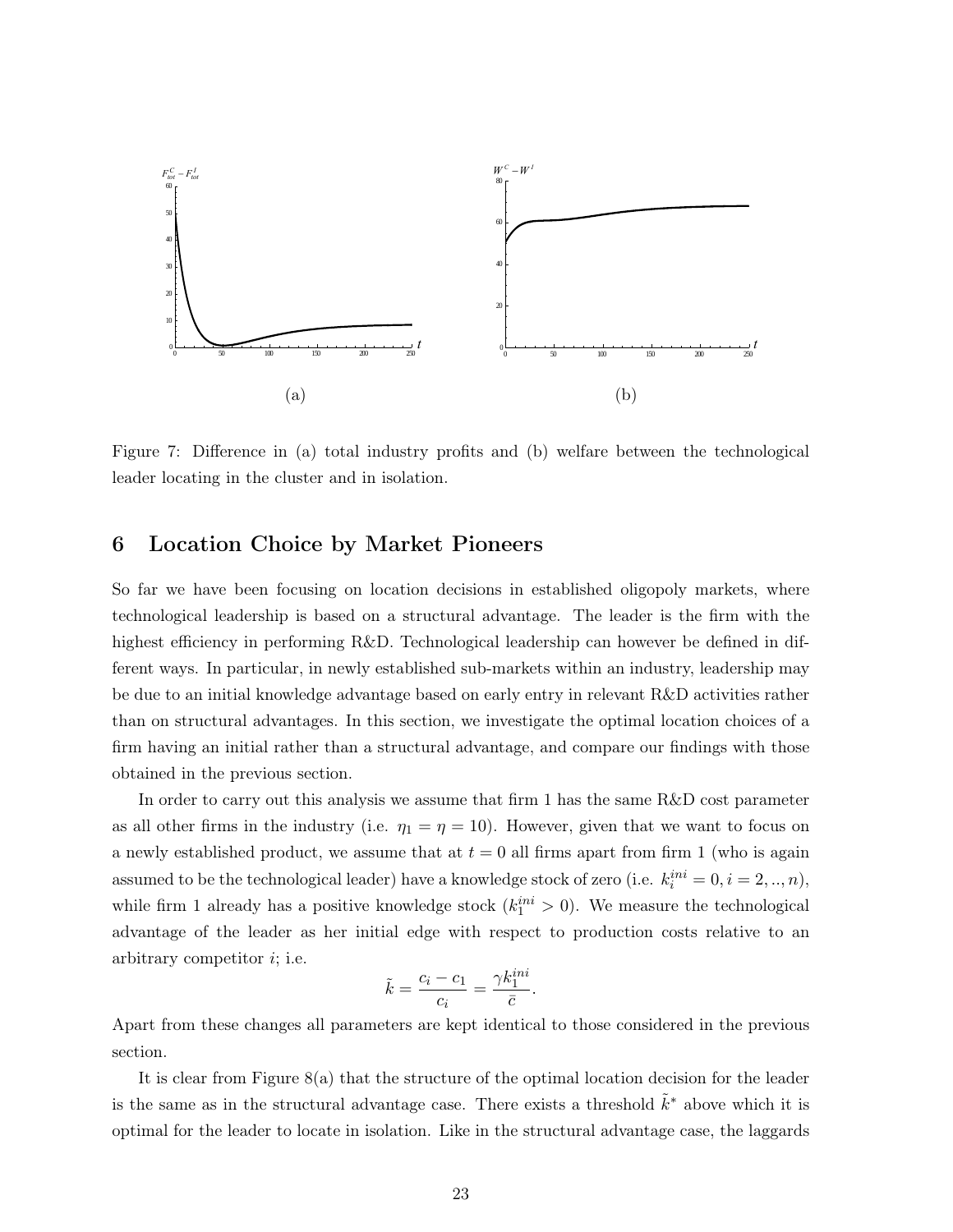

Figure 8: Difference in value functions of (a) the technological leader and (b) the laggards between the leader locating in the cluster and in isolation.

profit from the leader joining the cluster only if her advantage is sufficiently large (see Figure 8(b)). The positive effect of the leader joining the cluster becomes stronger the larger her initial knowledge is.

Looking again at the dynamics of differences in profits and knowledge stocks for the leader and the laggards (see Figure 9), we observe some key differences relative to the structural advantage case<sup>19</sup>. In particular, opposite to what we found in the previous section, the long run profits of the leader are now larger if she joins the cluster, while those of the laggards are larger if the leader locates in isolation. Both the leader and the laggards acquire higher long run knowledge stocks if the leader joins the cluster, but the laggards cannot transform their higher knowledge into higher profits because the leader is a much stronger competitor if she joins the cluster. Focusing next on the short run dynamics, we observe that differences in profits and knowledge exhibit qualitatively identical patterns to those discussed for the structural advantage case. This is quite intuitive since also in that case the short run dynamics is mainly driven by the initial difference in knowledge between the leader and the laggards, resulting there from the existence of structural differences.

The main qualitative difference between the cases of structural and temporary (initial) technological advantage is that in the former case the leader is better off in isolation in the long run, whereas in the latter case she profits in the long run from being part of the cluster. In the structural advantage case, the difference between outwards and inwards spillovers for the leader if she locates in the cluster is persistently larger than that for the other firms in the cluster. Loosely speaking, this means that the leader keeps 'cross-subsidizing' her competitors.

<sup>&</sup>lt;sup>19</sup>Analogously to the analysis in the previous section, the dynamics is depicted for a technological advantage  $\tilde{k} = \tilde{k}^*$  such that the leader is indifferent between her location options.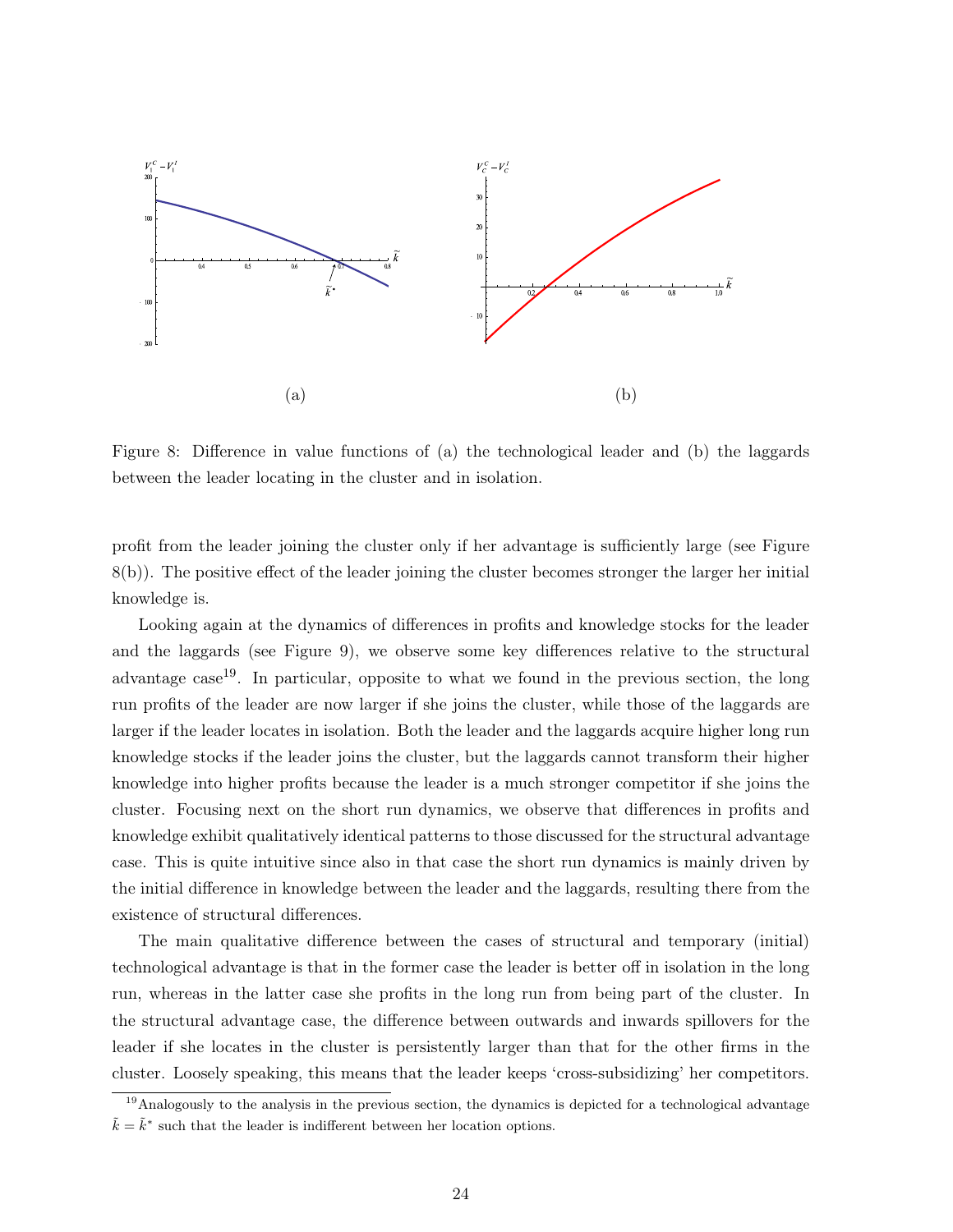

Figure 9: Difference in instantaneous profits and knowledge stocks for the technological leader  $((a)$  and  $(b))$  and for the technological laggards  $((c)$  and  $(d))$  between the leader locating in the cluster and in isolation.

Conversely, in the temporary knowledge advantage case, the net long run spillovers of the leader in the cluster are the same as those of the competitors. The leader here primarily profits from the larger externalities emerging in the cluster, which explains the different long-run dynamics in the two cases.

The discussion above immediately highlights why – opposite to what observed in the structural advantage case for the threshold  $\Delta \eta^*$  – increasing the discount rate r reduces the threshold  $\tilde{k}^*$  beyond which the leader chooses to locate in isolation (see Figure 10). In the temporary advantage case the leader profits in the long run from the larger net spillovers emerging in the agglomeration (while the benefits of her superior initial knowledge stock are faster exhausted if she joins the cluster). Therefore, her incentives to locate in the cluster are larger the less myopic she is<sup>20</sup>. Putting this together with our findings for the structural advantage case shows that it is hard to make general statements about the relationship between the farsightedness

<sup>&</sup>lt;sup>20</sup>The same argument also explains why the threshold  $\tilde{k}^*$  is decreasing in the knowledge depreciation rate  $\delta$ , again opposite to what occurs to the threshold  $\Delta \eta^*$  in the structural advantage case.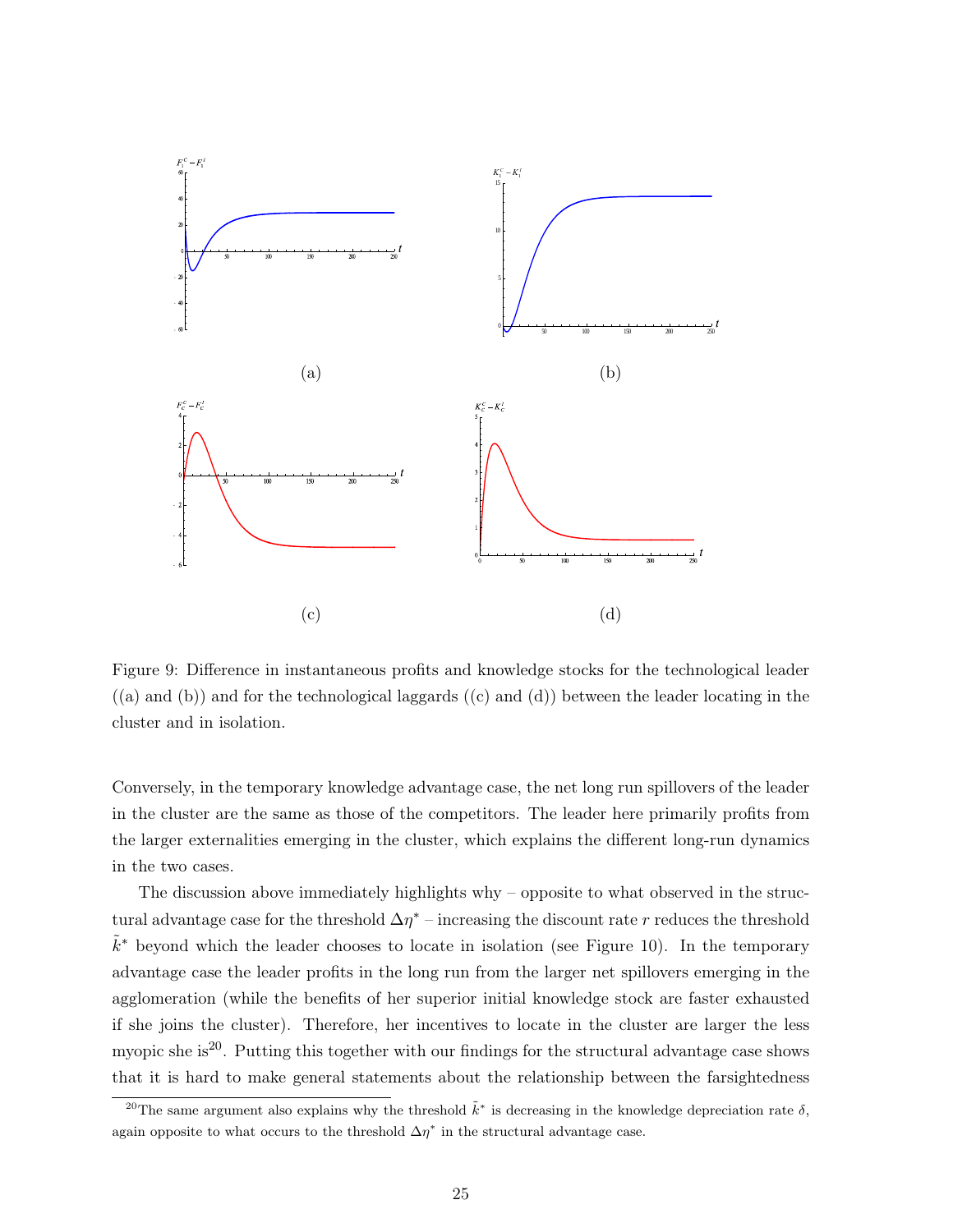

Figure 10: Sensitivity of the threshold  $\tilde{k}^*$  with respect to the discount rate.

of a firm and its incentives to locate in an industrial cluster. Whether increased farsightedness makes locating in the cluster or in isolation more attractive depends on the type of advantage a technological leader has. Finally, the effects of changes in industry concentration and spillovers' intensity on the threshold  $\tilde{k}^*$  depend on the relative strength of inwards and outwards spillovers exactly in the same way as already discussed for the threshold  $\Delta \eta^*$  in the structural advantage case, so that also  $\tilde{k}^*$  is decreasing in market concentration and increasing in the intensity of the spillovers<sup>21</sup>.

To conclude our discussion of the temporary initial knowledge advantage case, we mention that, as in the structural advantage case, total industry profits and welfare are positively affected by the technological leader locating in the cluster. This holds true also in cases where the advantage is so substantial that it is optimal for the leader to locate in isolation. Hence, analogously to our discussion in the previous section, for  $\tilde{k} > \tilde{k}^*$ , the optimal location choice of the leader may be inefficient from a welfare perspective. The intuitive reason is again that the intensification of competition, which is triggered by the leader joining the cluster, has a positive effect on consumers' surplus (due to lower prices), which is not taken into account by the leader in her location decision.

#### 7 Concluding Remarks

In this paper, we analyze in a dynamic setting the implications of location choices of technological leaders and laggards in oligopolistic markets in the presence of technological spillovers.

 $\frac{21}{21}$ We refrain from presenting the corresponding figures here. They are available upon request.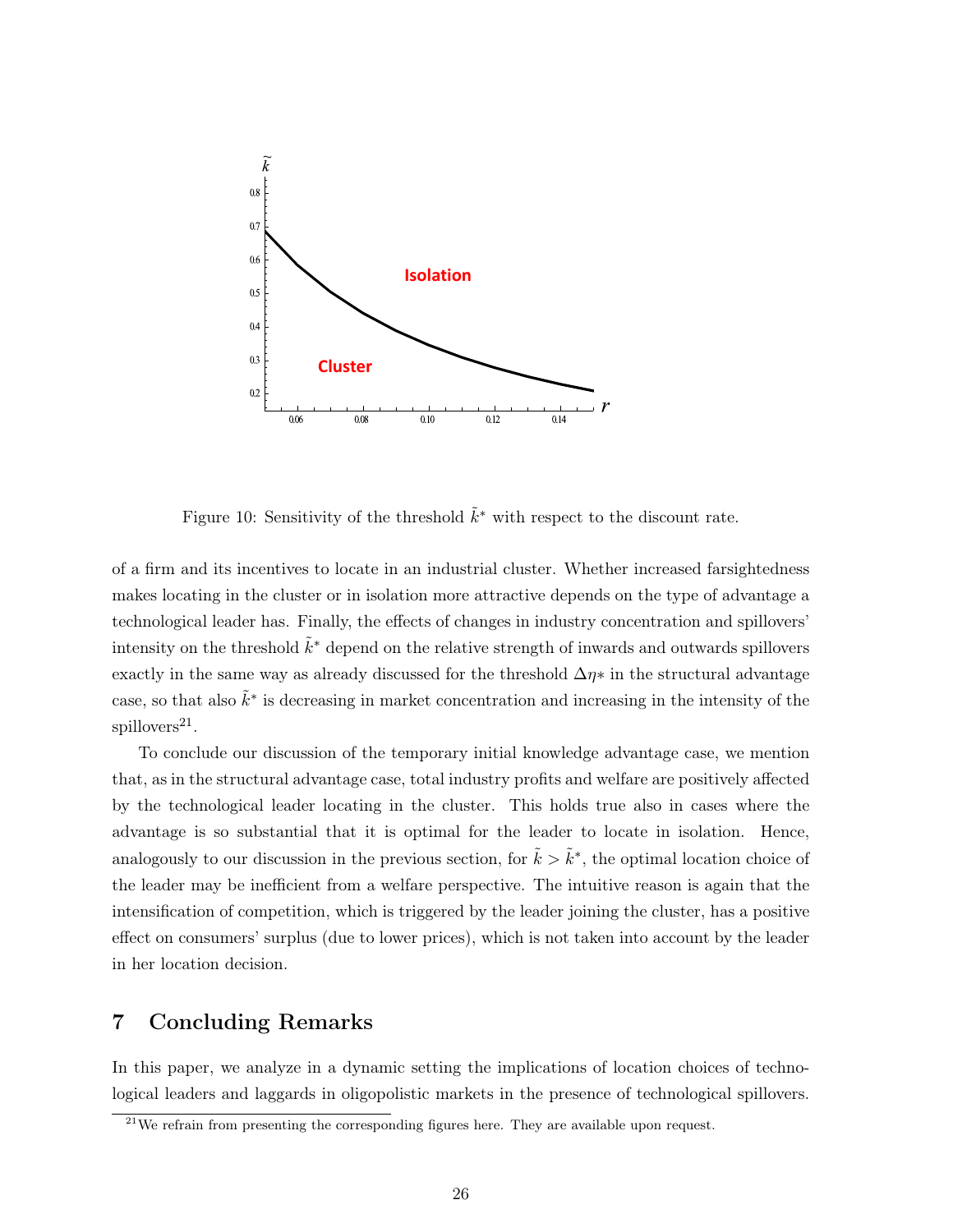To the best of our knowledge, this is the first contribution to consider the intertemporal tradeoffs associated with such choices in a dynamic game-theoretic framework. Our analysis shows that the optimal strategy of a firm is of the 'threshold type', meaning that the firm should locate in isolation only if its technological advantage relative to its competitors is sufficiently large. The observation that the optimal location strategy is of the threshold type is very robust with respect to variations in the model parameters and with respect to the considered form of technological leadership (structural vs. initial).

In addition to the general form of the optimal strategy, we also derive a number of properties of the optimal threshold. In particular, we show that in the case of structural technological leadership a higher discount rate implies larger incentives to locate in the cluster and therefore it induces a higher threshold. Conversely, if technological leadership is based only on an initial advantage in the knowledge stock, then a higher discount rate leads to a lower threshold, implying that the firm chooses to locate in isolation for a larger range of initial knowledge advantages.

These findings are not only of theoretical interest but also generate testable empirical implications. For example, assuming that the discount rates of decision makers in owner-managed firms are smaller than in companies managed by hired employees, our findings imply that ceteris paribus one should observe more owner-managed technological leaders located in isolation than employee-managed firms. This should be particularly true for established industries, in which technological leadership is likely to be due to the structural advantages of the leader. Furthermore, also our result on the threshold being increasing in industry concentration (on both the structural and the initial advantage cases) has implications for the tendency of leaders to join clusters, which could be tested cross-sectionally.

Another robust insight of our analysis is that the overall benefits in terms of total industry profits and welfare when the leader joins the industry cluster are larger than the benefits accruing to the leader herself. Hence, a normative implication of our study is that in a welfare perspective there is the need for policies that make joining an industrial cluster more attractive for technological leaders. Measures like subsidies or tax breaks (that essentially reduce production costs in the cluster), as well as institutional arrangements aimed at fostering knowledge exchanges in clusters, have been on the regional policy agendas for years, although often a clear theoretical basis as well as a rigorous empirical evaluation of the impact of these measures is missing. Our results provide some theoretical guidance on the expected effects of such measures. Clearly, this should be accompanied with more empirical work on the effects of the relevant policy measures.

In order to highlight the main tradeoffs arising in our dynamic setting, we have kept many aspects of the model very simple. Therefore, a number of extensions of the analysis carried out here should be considered. A strong assumption in our setup is that all firms are equally able to absorb the spillovers that are generated in a cluster. There is a large literature, starting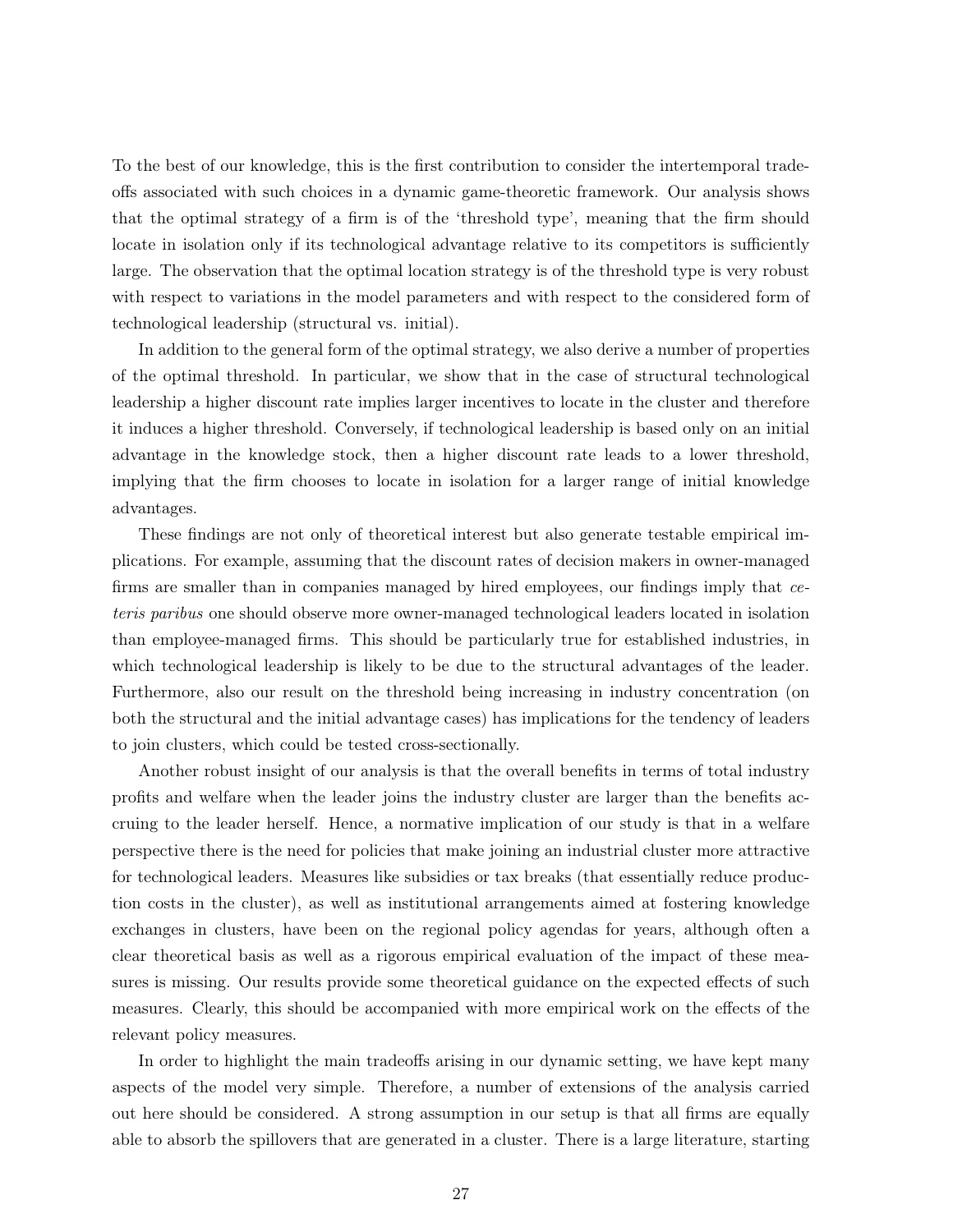with Cohen and Levinthal (1989), pointing out that firms are heterogeneous in their absorptive capacity, which might depend among other factors on past and current R&D and innovative activities of the firm. Intuitively, introducing differences in firms' absorptive capacity into our location choice framework should make joining the cluster more attractive for the leader and less attractive for the laggards compared to the scenario considered in this paper. It would therefore be important understanding to what extent our results concerning location choice remain unchanged even if absorptive capacities are taken into account.

Another issue that is worth exploring is the timing of location, respectively relocation, decisions. In this paper, we assume that all firms have to decide at  $t = 0$  where to locate and that they cannot relocate afterwards. In a more general setting, one would allow firms to choose their location anew at each point in time, where relocation is associated with high costs.Since each relocation of a firm implies a change in the state dynamics, formally a multi-mode differential game has to be considered to analyze such a problem, where the 'mode' of the game is at each point in time determined by the current location profile. The characterization of Markov-perfect equilibria of such games poses a substantial challenge from a technical perspective, but providing a completely dynamic strategic location choice theory would be an important contribution to the literature.

Finally, the focus of this paper is entirely on the choice of R&D location, whereas several (mainly empirical) studies look at the interplay of production and R&D location decisions, in particular in the context of multinational enterprises. Extending the dynamic game-theoretic framework developed here to allow for the location of production being distinct from the location of R&D might yield a number of additional testable hypotheses, which could be linked to the rich empirical literature in this area. Allowing further for the possibility that firms strategically choose multiple locations over time (as, e.g., in Alcácer et al. (2013)) to affect also the competitive conditions of the industry may add yet another interesting dimension to the problem.

#### References

Alcácer, J. and W. Chung (2007), 'Location Strategies and Knowledge Spillovers', Management Science, 53, 760-776.

Alcácer, J. and M. Zhao (2012), 'Local R&D Strategies and Multilocation Firms: The role of Internal Linkages', Management Science, 58, 734-753.

Alcácer, J., Dezso, C.L. and M. Zhao (2013), 'Firm Rivalry, Knowledge Accumulation, and MNE Location Choices', Journal of International Business Studies, 44, 504-520.

Almazan, A., De Motta, A. and S. Titman (2007), 'Firm Location and the Creation and Utilization of Human Capital', Review of Economic Studies, 74, 1305-1327.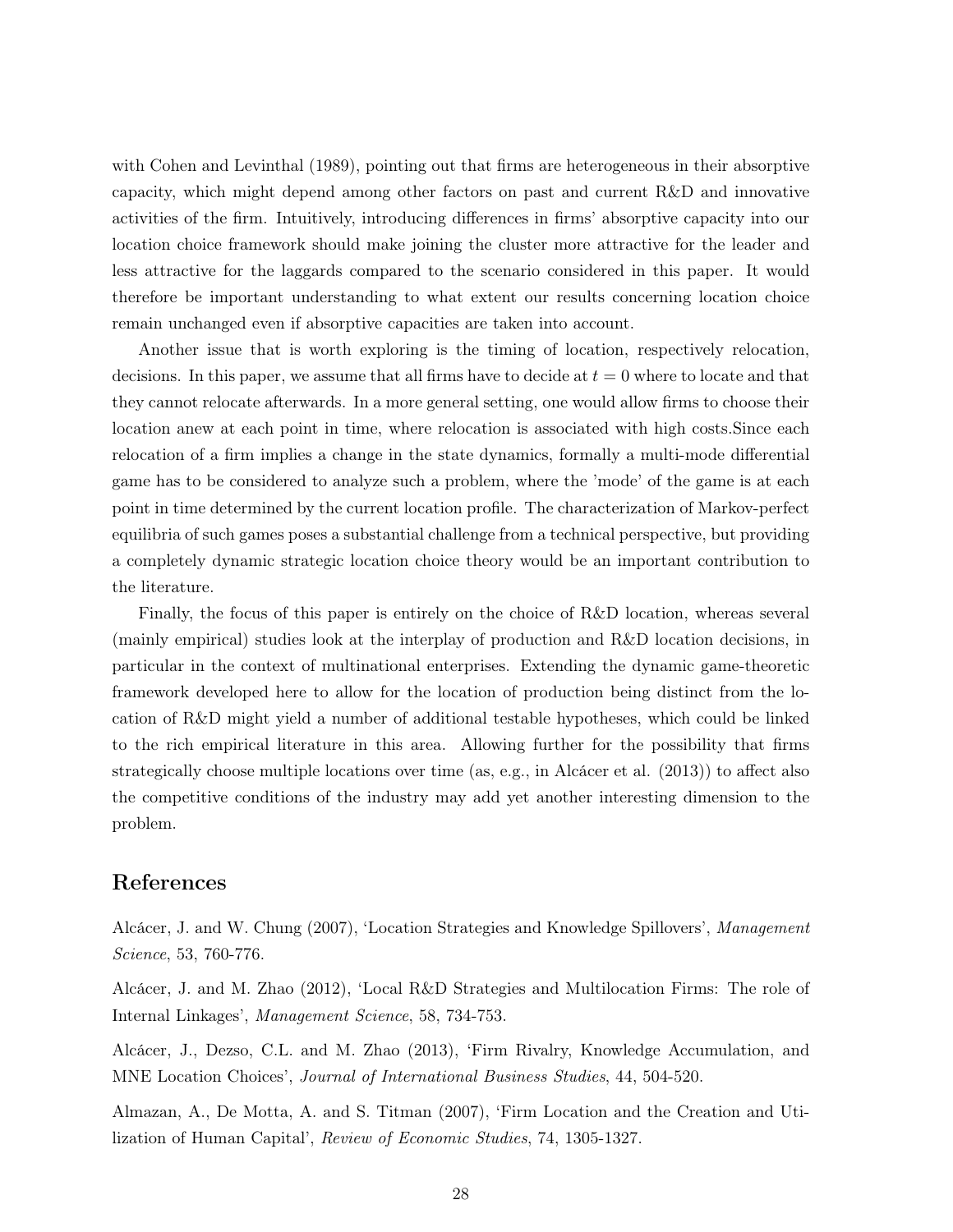Audretsch, D. and M. Feldman (1996), 'R&D Spillovers and the Geography of Innovation and Production', American Economic Review, 86, 630-640.

Belderbos, R., Lykogianni, E. and R. Veugelers (2008a), 'Strategic R&D Location in European Manufacturing Industries', Review of World Economics, 144, 183-206.

Belderbos, R., Lykogianni, E. and R. Veugelers (2008b), 'Strategic R&D Location by Multinational Firms: Spillovers, Technology Sourcing, and Competition', Journal of Economics and Management Strategy, 17, 759-779.

Bischi, G.-I. and F. Lamantia (2012a), 'A dynamic model of oligopoly with R&D externalities along networks. Part I', Mathematics and Computers in Simulation, 84, 51-65.

Bischi, G.-I. and F. Lamantia (2012b), 'A dynamic model of oligopoly with R&D externalities along networks. Part II', Mathematics and Computers in Simulation, 84, 66-82.

Busse, M. and C. Hefeker (2007), 'Political risk, institutions and foreign direct investment', European Journal of Political Economy, 23, 397-415.

Christopoulou, R. and P. Vermeulen (2008), 'Markups in the Euro Area and the US over the Period 1981-2004: A Comparison of 50 Sectors', ECB Working Paper No. 856.

Cohen, W.M. and D.A. Levinthal (1989), 'Innovation and Learning: The Two Faces of R  $\&$  D', Economic Journal, 99, 569-596.

Combes, P.-P. and G. Duranton (2006), 'Labour Pooling, Labour Poaching, and Spatial Clustering', Regional Science and Urban Economics, 36, 1-28.

De Beule, F. and J.-L. Duanmu (2012), 'Locational determinants of internationalization: A firm-level analysis of Chinese and Indian acquisitions', European Management Journal, 30, 264- 277.

Dockner, E., Jørgensen, S., Van Long N. and G. Sorger (2000), Differential Games in Economics and Management Science, Cambridge, UK: Cambridge University Press.

Ekholm, K. and K. Hakkala (2007), 'Location of R&D and High-Tech Production by Vertically Integrated Multinationals', Economic Journal, 117, 512-543.

Fujita, M., Krugman, P. and A.J. Venables (1999), The Spatial Economy, Cambridge, MA: MIT Press.

Fujita, M. and J.-F. Thisse (2002), Economics of Agglomeration, Cambridge, UK: Cambridge University Press.

Gersbach, H. and A. Schmutzler (1999), 'External Spillovers, Internal Spillovers and the Geography of Production and Innovation', Regional Science and Urban Economics, 29, 679-696.

Gersbach, H. and A. Schmutzler (2011), 'Foreign Direct Investment and R&D-Offshoring', Ox-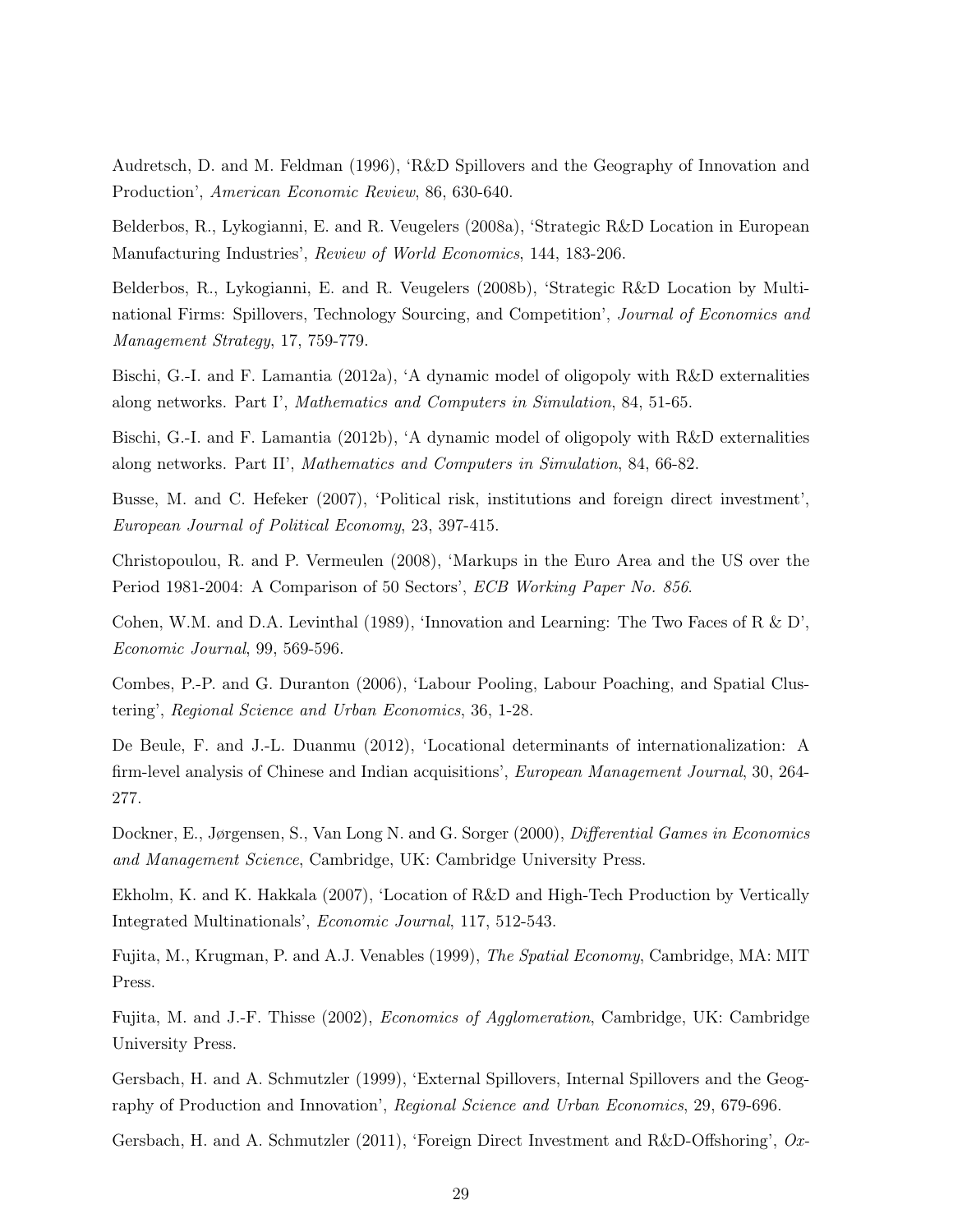ford Economic Papers, 63, 134-157.

Glaeser, E. L. and J. E. Kohlhase (2004), 'Cities, Regions and the Decline of Transportation Costs', Regional Science, 83, 197-228.

Griliches, Z. (1992), 'The Search for R&D Spillovers', Scandinavian Journal of Economics, 94, 29-47.

Head, K., Ries, J. and D. Swenson (1995), 'Agglomeration Benefits and Location Choice: Evidence from Japanese Manufacturing Investments in the United States', Journal of International Economics, 38, 223-247.

Henisz, W.J. (2000), 'The Institutional Environment for Multinational Investment', Journal of Law, Economics and Organization, 16, 334-364.

Jaffe, A., Trajtenberg, M. and R. Henderson (1993), 'Geographic Localization of Knowledge Spillovers as Evidenced by Patent Citations', Quarterly Journal of Economics, 108, 577-598.

Krugman, P.R. (1991), 'Increasing Returns and Economic Geography', Journal of Political Economy, 99, 483-499.

Krugman, P. and A. Venables (1995), 'Globalization and the Inequality of Nations', Quarterly Journal of Economics, 60, 857-880.

Lee, J.Y. and E. Mansfield (1996), 'Intellectual Property Protection and US Foreign Direct Investment', Review of Economics and Statistics, 78, 181-186.

Manes, S. and P. Andrews (1994), Gates: How Microsoft's Mogul Reinvented an Industry – And Made Himself the Richest Man in America, New York: Touchstone Books.

Mariotti, S. and Piscitello, L. and S. Elia (2010), 'Spatial agglomeration of multinational enterprises: the role of information externalities and knowledge spillovers', Journal of Economic Geography, 10, 519-538.

Marshall, A. (1890), Principles of Economics, London: Macmillan.

Ottaviano, G. and J.-F. Thisse (2004), 'Agglomeration and Economic Geography', in J.V. Henderson and J.-F. Thisse (eds.) Handbook of Regional and Urban Economics, Vol. 4, Amsterdam: North Holland Press.

Petit, M.-L. and F. Sanna-Randaccio (2000), 'Endogenous R&D and Foreign Direct Investment in International Oligopolies', International Journal of Industrial Organization, 18, 339-367.

Piga, C. and J. Poyago-Theotoky (2005), 'Endogenous R&D Spillovers and Locational Choice', Regional Science and Urban Economics, 35, 127-139.

Saxenian, A. (1994), Regional Advantage: Culture and Competition in Silicon Valley and Route 128. Cambridge: Harvard University Press.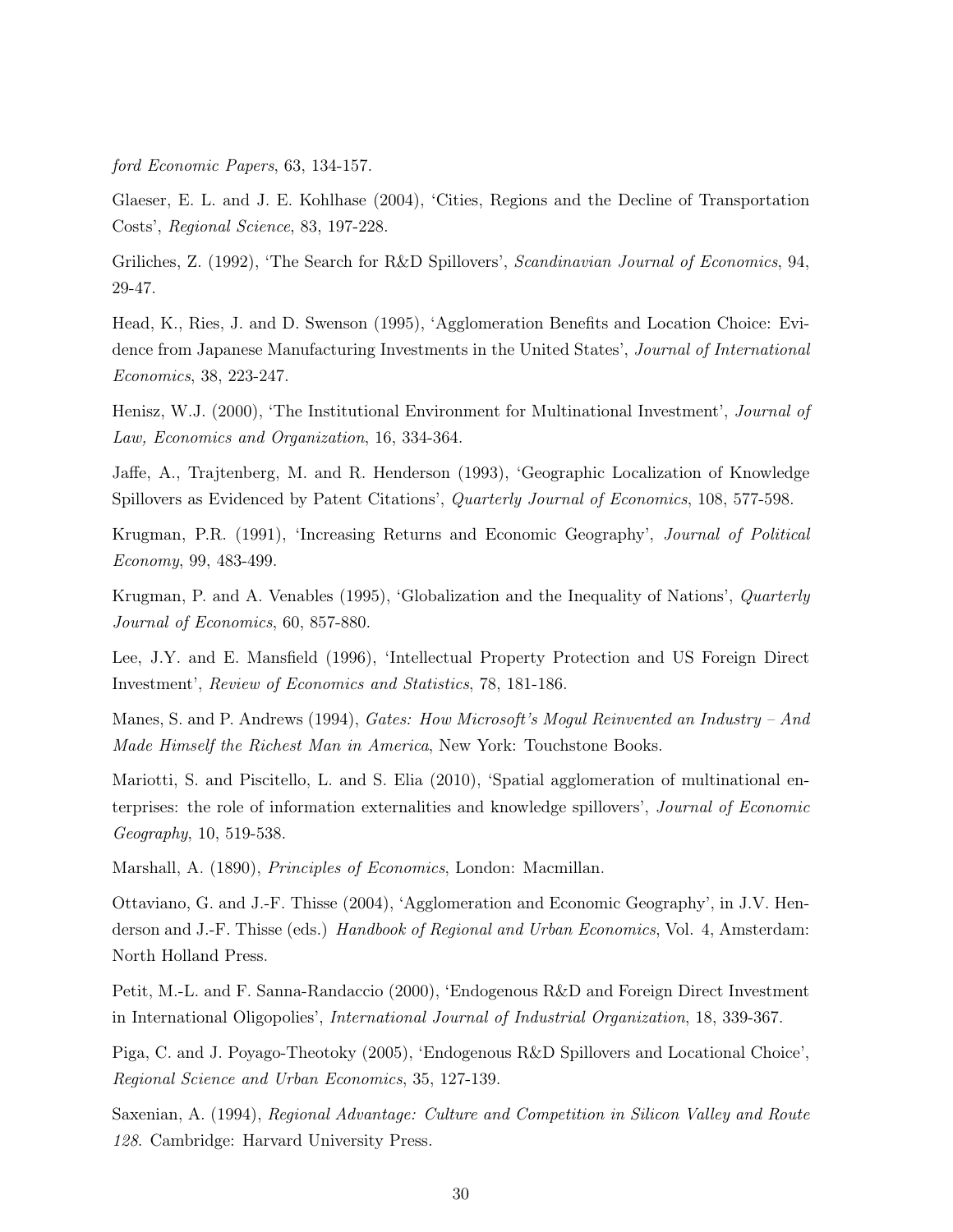UNCTAD (2005), World Investment Report: Transnational Corporations and the Internationalization of R&D, New York and Geneva: United Nations Publications.

Vives, X. (2001), Oligopoly Pricing: Old Ideas and New Tools, Cambridge, MA: MIT Press.

### Appendix

#### Optimal location choice of laggards

Figure 11 shows the value function of a laggard firm locating in the cluster (red line) and in isolation (green line) when the technological leader locates in (a) the cluster and (b) in isolation. The two panels of the figure are drawn under the assumption that all other laggards locate in the cluster. The value function of the laggard is higher in the cluster than in isolation regardless of the value of the technological advantage  $\Delta \eta$  of the leader. This observation holds true both if the leader is in or out of the cluster. Therefore, no matter what the optimal location choice of the leader is, the corresponding location profile in which all laggards firms locate in the cluster is an equilibrium of the location choice stage.



Figure 11: Value function of a laggard firm locating in the cluster (red line) and in isolation (green line) when the technological leader locates (a) in the cluster and (b) in isolation.